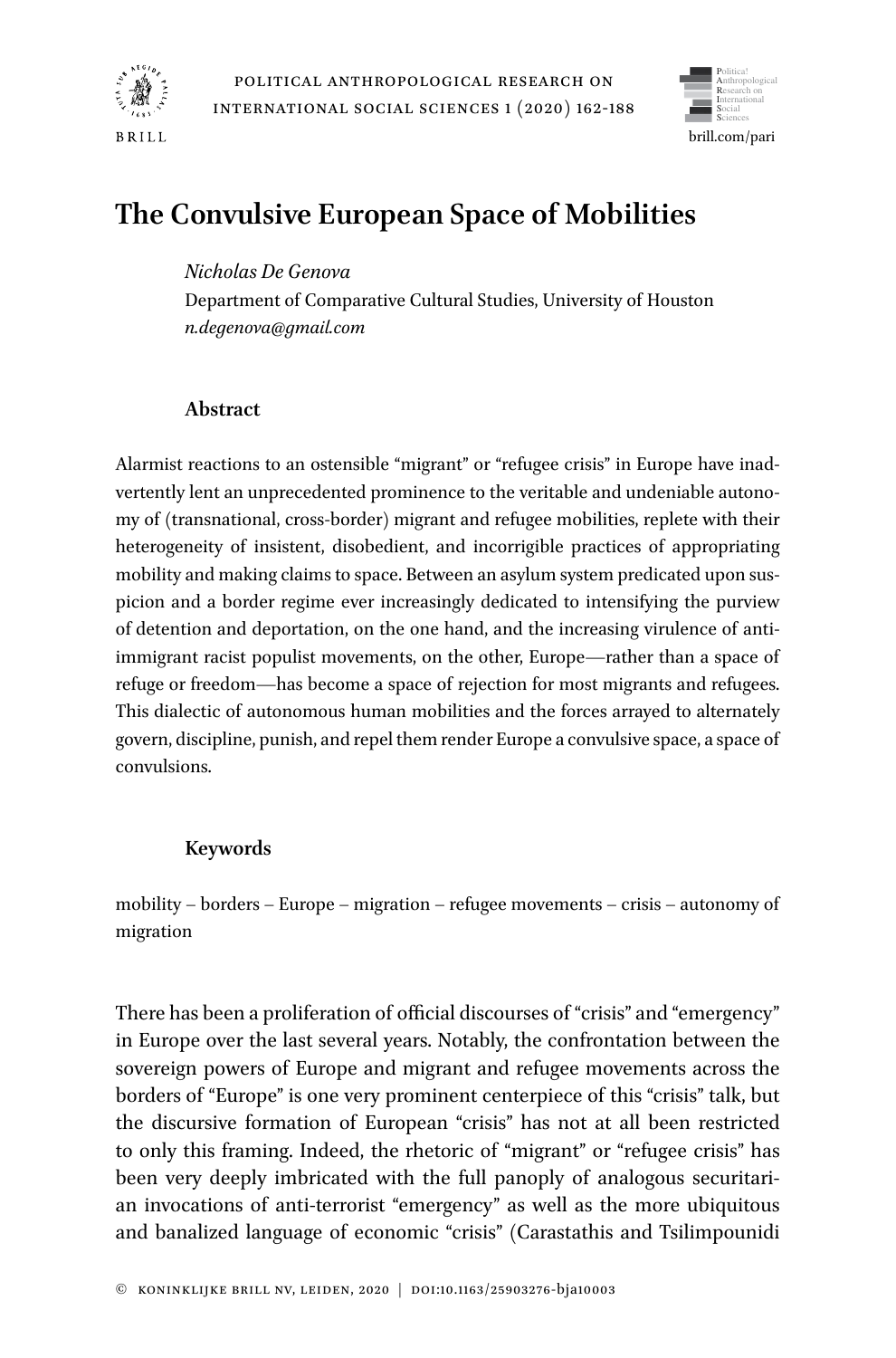2018; [De Genova 2017b](#page-18-0); [Franck 2018](#page-19-0); [Jeandesboz and Pallister-Wilkins 2016](#page-20-0); [Lafazani 2018b;](#page-20-1) [New Keywords Collective 2016](#page-21-0)). Uncritical research in migration studies has often recapitulated the dominant beleaguered sensibility of a Europe besieged and wracked by a putative "migrant crisis." My interest here, however, is to highlight how the figurations of human mobility as disruptive intrusions into the space of Europe have exposed the complacent and routinized notion of "Europe" as the stable socio-spatial referent for an ongoing sociopolitical project, and have contributed to unsettling its hegemony. Between an asylum system predicated upon suspicion and a border regime ever increasingly dedicated to intensifying the purview of detention and deportation, on the one hand, and the increasing virulence of anti-immigrant racist populist movements, on the other, Europe—rather than a space of refuge or freedom has become a space of rejection for most migrants and refugees. Nonetheless, alarmist reactions to an ostensible "migrant" or "refugee crisis" in Europe have lent an unprecedented prominence to the veritable and undeniable autonomy of (transnational, cross-border) migration and refugee movements, replete with their heterogeneity of insistent, disobedient, and incorrigible practices of appropriating mobility and making claims to space. This dialectic of autonomous human mobilities and the forces arrayed to alternately govern, discipline, punish, and repel them render Europe a convulsive space—a space of convulsions.

...

Since 2015, alarmist reactions to a putative "migrant" or "refugee crisis" in Europe have offered fresh and compelling evidence of the primacy and autonomy of (transnational, cross-border, postcolonial) migrant and refugee mobilities, as well as the great variety of their urgent, defiant, and incorrigible practices of exercising an elemental freedom of movement, disregarding or subverting borders, and making audacious claims to space ([De Genova 2016a, 2017b](#page-18-1); De Genova, ed. 2017; [New Keywords Collective 2016](#page-21-0); cf. Bojadžijev and Mezzadra 2015; [El-Shaarawi and Razsa 2019;](#page-18-2) [Garelli and Tazzioli 2013a, 2016c](#page-19-1); [Kasparek](#page-20-2)  [2016;](#page-20-2) [Kasparek and Speer 2015](#page-20-3); [Lafazani 2018a](#page-20-4); [Mitchell and Sparke 2018](#page-21-1); [Razsa](#page-22-0)  [and Kurnik 2014](#page-22-0); [Scheel 2017, 2019;](#page-23-0) [Tazzioli 2014](#page-24-0)). In Europe over these last few years, we have been made to witness the various deployments of military troops or riot police against migrants and refugees, the construction of razorwire barricades, and assaults against migrant and refugee families with tear gas, stun grenades, rubber truncheons, and eventually live ammunition. Yet, these more brutal formations of bordering have been intermittently alternated with the outright facilitation or the de facto ferrying and escorting of these same migrant movements, either through maritime interdiction and "rescue"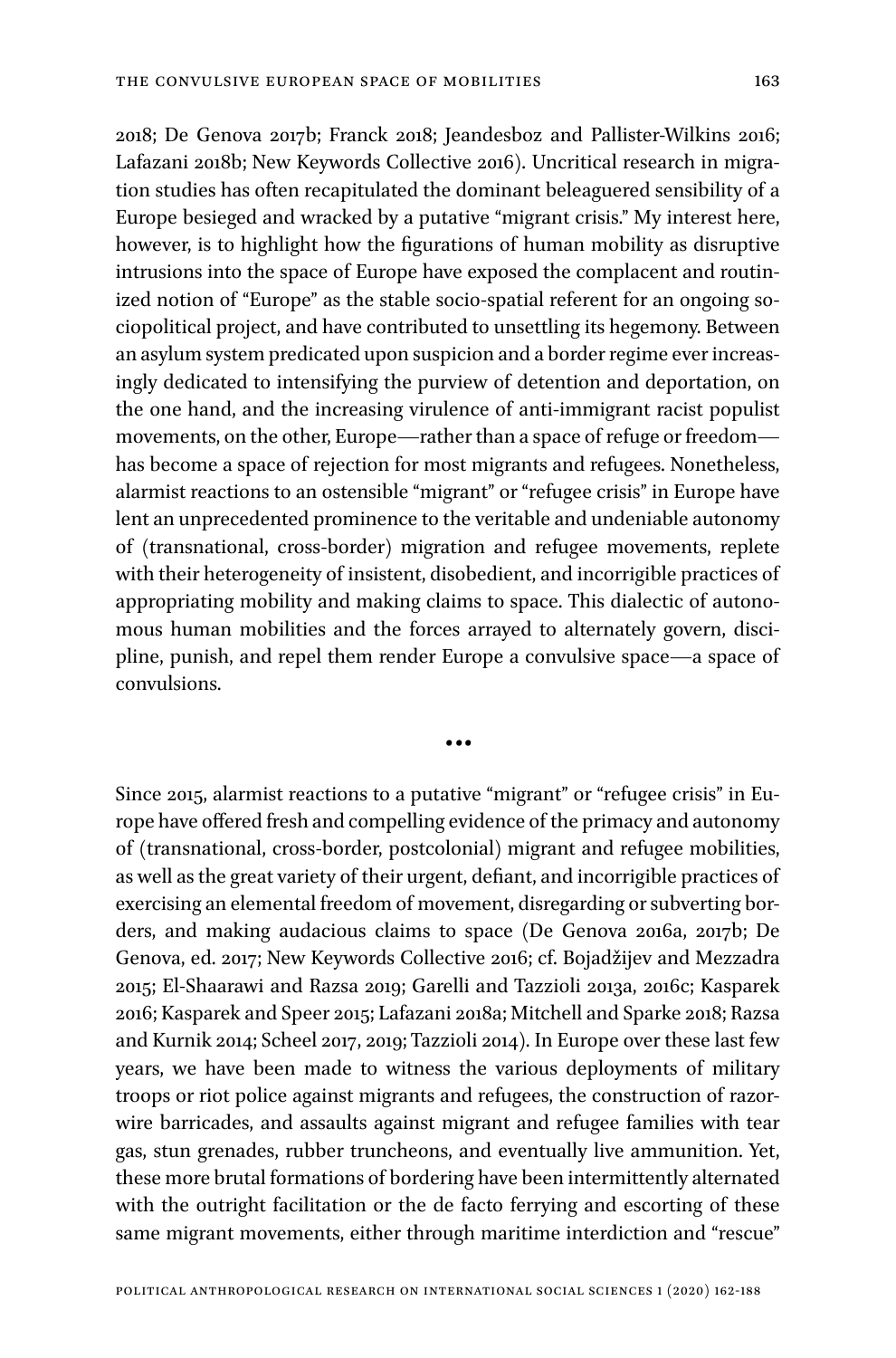(at times, even of vessels that have not signaled any distress) or the provision of bus caravans and trains to expedite transit onward. Hence, state tactics of bordering have been abundantly shown to be convulsive reaction formations, responding always to the primacy of the sheer autonomy of migration.

This was perhaps nowhere more dramatically manifest than in the selfmobilization on September 4, 2015 of refugees and migrants who had been encamped in Budapest's Keleti railway station. Hungarian riot police had begun to deny migrants access to trains by which they aspired to travel on to Austria and Germany and had attempted to forcibly evacuate some of them. Following various skirmishes with the riot police in the makeshift refugee camp in the train station, at least 1,000 migrants and refugees chanting "Freedom!" indignantly coalesced into an ad-hoc protest march (quickly designated the "March of Hope") and, following the determined leadership of a one-legged man, defiantly proceeded onto a six-lane highway leading out of the country. This action promptly culminated in the Hungarian state authorities' capitulation and compliance, albeit cynical and self-serving, with the urgency of the refugees' determination to freely move forward on their chosen itineraries. The march was provided a police escort and then buses that would transport the unruly refugees and migrants further along on their journeys toward the next border. Much like Italy, Malta, Greece, and Bulgaria previously, Hungary—now as a "frontline" defender of the borders of the EU—had come to actively resist the imperative that it do the proverbial "dirty work" of insulating the wealthiest EU member states from migrant and refugee mobilities seeking to ultimately resettle where they would have better prospects. Thus, the example of Hungary in 2015 is merely the most prominent and perhaps most dramatic instance of a recurrent vacillation between vicious violence and begrudging complicity on the part of state actors seeking to re-institute Europe's borders in the face of the veritable intractability of the politics of mobility enacted by migrant and refugee movements (Kallius and Rajaram 2016; [Kasparek and](#page-20-3)  [Speer 2015](#page-20-3)).

Remarkably, not only did Europe confront the mass arrival of refugees fleeing conflict and violence that could be figured in a sanitized and self-serving way as happening in various faraway (ostensibly non-"European" and, by implication, "uncivilized") "elsewheres" ([De Genova 2016b, 2017b\)](#page-18-3). Instead, the European border regime itself amplified the persecution and violence to which these formations of human mobility were subjected, and literally converted (or re-converted) the newly arriving migrants and refugees into veritable refugees anew, compelled to flee and seek refuge from the racist violence that they were forced to endure *within* the European borderlands themselves ([Stierl](#page-23-1)  [2017](#page-23-1); [Topak 2014\)](#page-25-0). Such human tribulations and calamities themselves have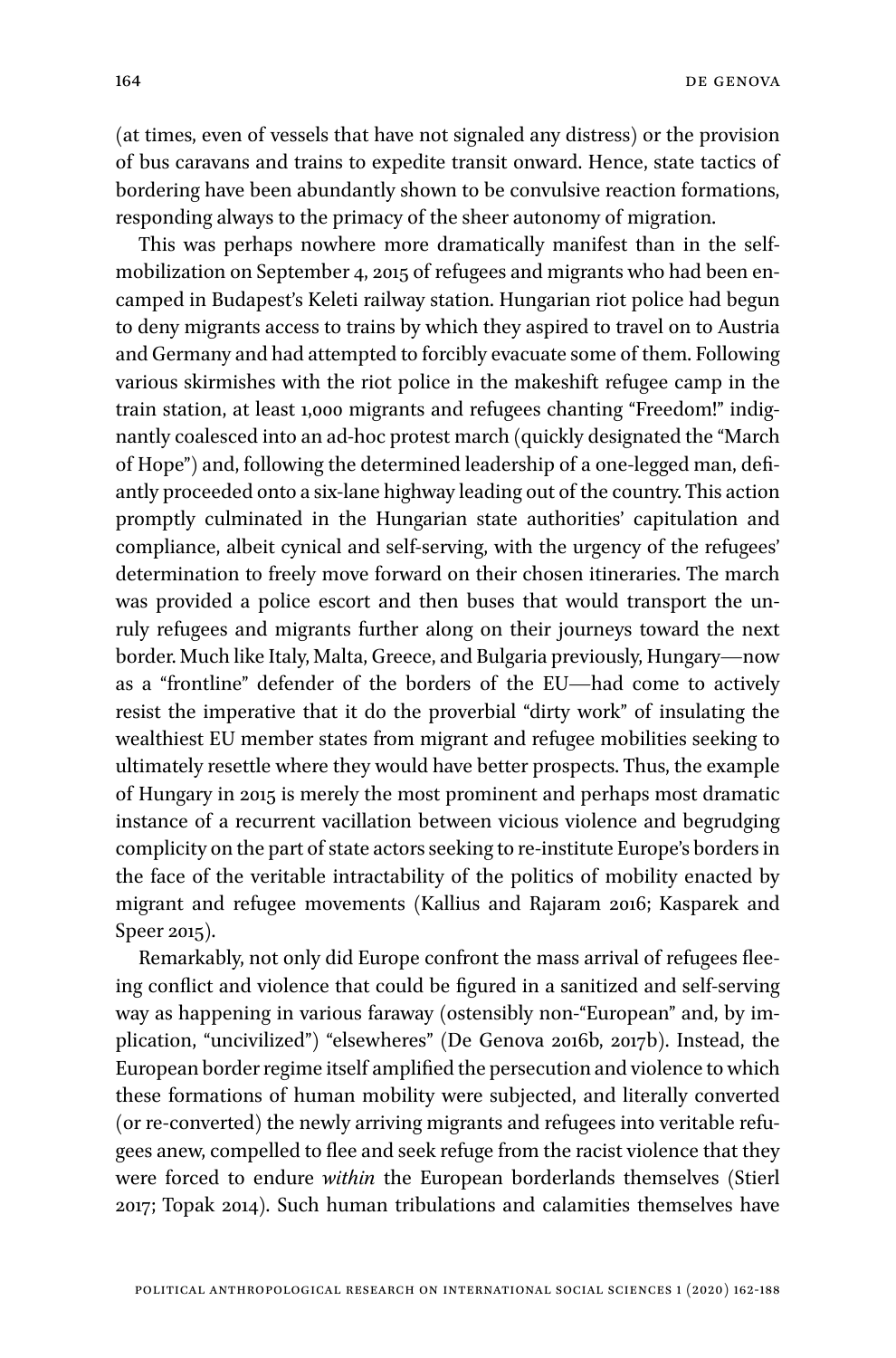(Traynor 2015; cf. Garelli and Tazzioli 2018).

been rendered apprehensible to varying extents within the hegemonic discursive narrative as irruptions of "humanitarian crisis" (Tazzioli et al. 2016). However, such "humanitarian crises" are not uncommonly produced as spectacles of misery and desperation that have the double effect of de-politicizing the issues as strictly moral concerns, while also deploying them for the further authorization of political manipulations and military-securitarian border interventions [\(Agier 2006, 2011](#page-15-0); [Andersson 2017;](#page-16-0) [Garelli and Tazzioli 2017, 2018](#page-19-2); [Hell](#page-20-5)[er and Pezzani 2017](#page-20-5); [İşleyen 2018;](#page-20-6) [Moreno-Lax 2018](#page-21-2); [Pallister-Wilkins 2015](#page-22-1); [Pezzani 2015;](#page-22-2) [Tazzioli 2014, 2015a, 2015b](#page-24-0); [Vaughan-Williams 2015](#page-25-1); [Walters 2011](#page-25-2); [Williams 2015, 2016](#page-25-3)). Simultaneously, such spectacles of "humanitarian crisis" are selectively (and cynically) deployed to obscure other parallel human disasters altogether. Hence, we have seen the duplicitous mobilization of humanitarian discourse to rationalize draconian measures intended to block so-called "migrant boats" braving the deadly European border regime in the Mediterranean Sea. Sanctimoniously decrying the "criminal" predations of "smugglers" and "traffickers" as pretexts for renewed and expanded tactics of militarized interdiction, there were even proposals to bomb the coasts of Libya from which many maritime border crossers depart, or even to deploy ground troops

There have been desperate efforts to find ways to detain migrant and refugee movements beyond the presumptive borders of EU-rope, to keep them out and thereby "out of sight, out of mind." In practice, this has involved a new round or re-externalization, outsourcing yet again the most draconian aspects of policing EU-rope's borders to the putatively non-"European" regimes that comprise the "pre-frontiers" of "Europe." Meanwhile, the atrocious character of migrant policing and detention in the various "partner" countries in the EU-ropean "neighborhood" is well established, and this is especially the case for Libya, where migrants and refugees are routinely criminalized and are often met with severe deprivation and outright cruelty, including extortion, forced labor approximating slavery, physical brutality, systematic sexual abuse, and torture (Amnesty International 2016; Global Detention Project 2015; Human Rights Watch 2009). As Maurice Stierl and Sandro Mezzadra incisively contend:

"What plays out off the coast of Libya are forms of mass abduction that are not merely tolerated but strategically organised and orchestrated by European governments and [Libya's] coastguards. When boats depart from Libya, the precarious passengers on board know that it is a race against time. They have to rapidly put a considerable distance between them and the war-torn country in order to stand any chance of escaping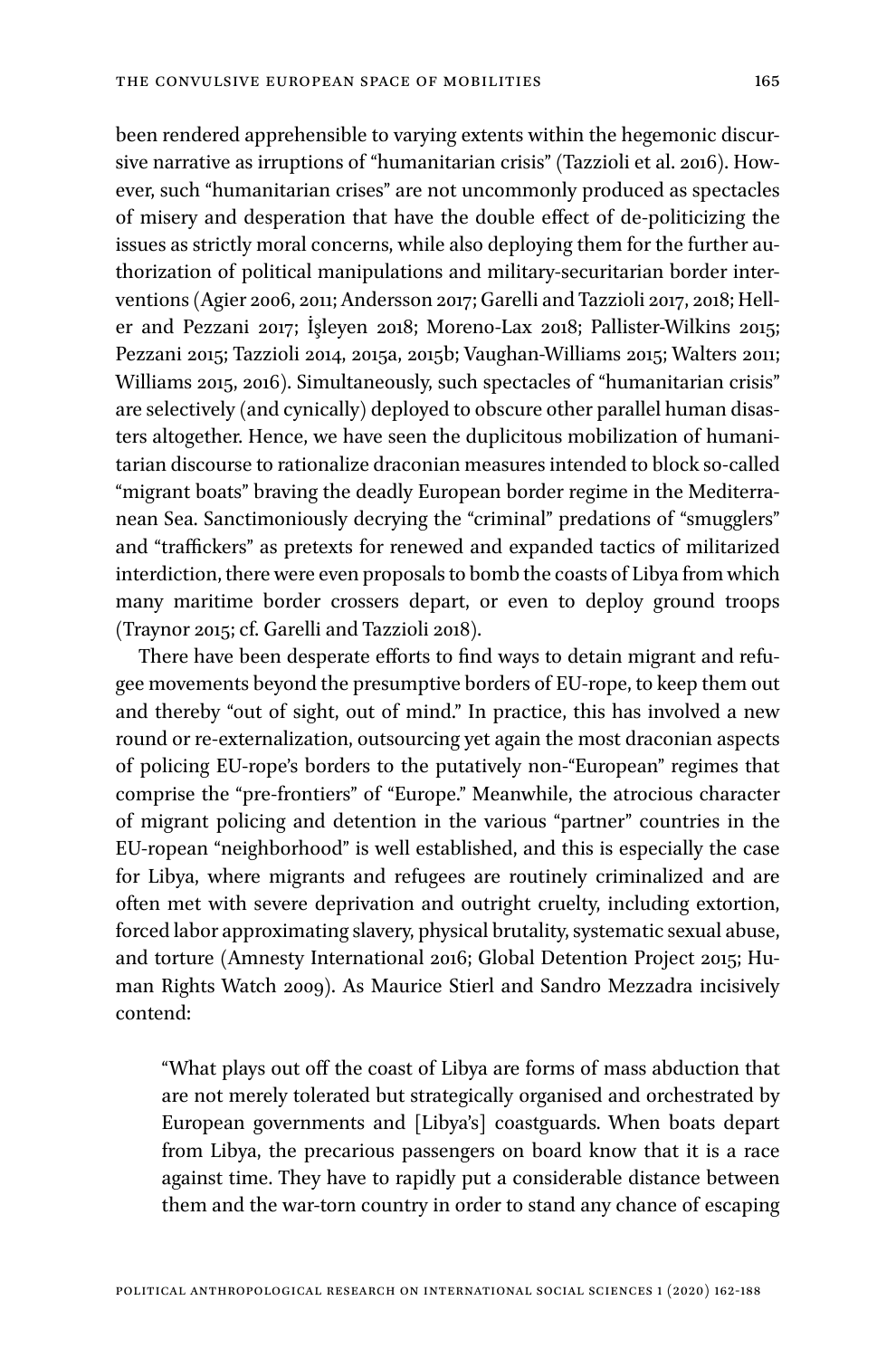the so-called Libyan coastguards who – financed, trained, and equipped by Europe, and most notably by the Italian government – are likely to chase after them in high-speed vessels, keen to uphold the conditions of their lucrative deal. The Libyan authorities are participants in the 'smuggling business' in Libya and beneficiaries of migrant capture at sea, a circuit of exploitation that involves practices of detaining, smuggling and trafficking, abducting at sea, and, again, detaining."

It was precisely this frightful prospect of detention in Libya that inspired migrants who had been rescued when their boat was in distress to hijack the ship on March 27, 2019 upon learning that it was returning them to Libya instead of delivering them to Lampedusa or Malta.

Yet various European Union authorities have repeatedly reiterated over the last few years their intent to continue seeking renewed strategies of EU border externalization by subcontracting such regimes to block migrant mobilities before they can reach "European" soil, including express calls for an expansion of the detention regime in Libya (European Council 2017), as well as authorizing the Libyan coast guard to literally interdict and abduct migrants back to Libya (Moreno-Lax 2018; Tazzioli and De Genova n.d.). Meanwhile, within the EU, Hungary implemented an indiscriminate policy that all asylum-seekers on its territory are subjected to mandatory detention in de facto prison camps near the barricaded razor-wire border with Serbia, where many more thousands of migrants and refugees long remained blocked and encamped. Widely denounced in 2015 for his flagrant anti-refugee hostility and outright anti-Muslim racism, Hungary's authoritarian prime minister Viktor Orbán, referring specifically to the EU's reaffirmed desire to coercively contain migrant and refugee mobilities in Libya, has smugly boasted of having been subsequently vindicated and proven to be the true visionary in EU-rope's quest to "manage" the putative "crisis" (Lyman 2017).

Indeed, on the EU-ropean scale, the regime of so-called "hotspots" for sorting and ranking distinct migrant and refugee mobilities has served as a crude mechanism for the preemptive rejection and mass illegalization of the great majority of asylum-seekers ([Antonakaki et al. 2016](#page-16-1); Carastathis, Spathopoulou and Tsilimpounidi 2018; [Garelli and Tazzioli 2016a, 2016b;](#page-19-3) [Mitchell and Sparke](#page-21-1)  [2018;](#page-21-1) [Neocleous and Kastrinou 2016](#page-21-3); [Papoutsi et al. 2018;](#page-22-3) [Sciurba 2016](#page-23-2); Spathopoulou 2016, 2019; Tazzioli 2016).[1](#page-4-0) Moreover, a larger sociopolitical process of

<span id="page-4-0"></span><sup>1</sup> The implementation of the so-called "hotspot" strategy was devised by the EU in response to the escalating numbers of migrants and refugees in 2015, and implemented at several ports in Italy and the Greek islands, the most prominent of which are Lampedusa and Lesvos. "Hotspots" were proposed as emergency "reception centers" with the capacity to provide shelter for as many as 1,500 people at key ports of first arrival on EU territory, for the purpose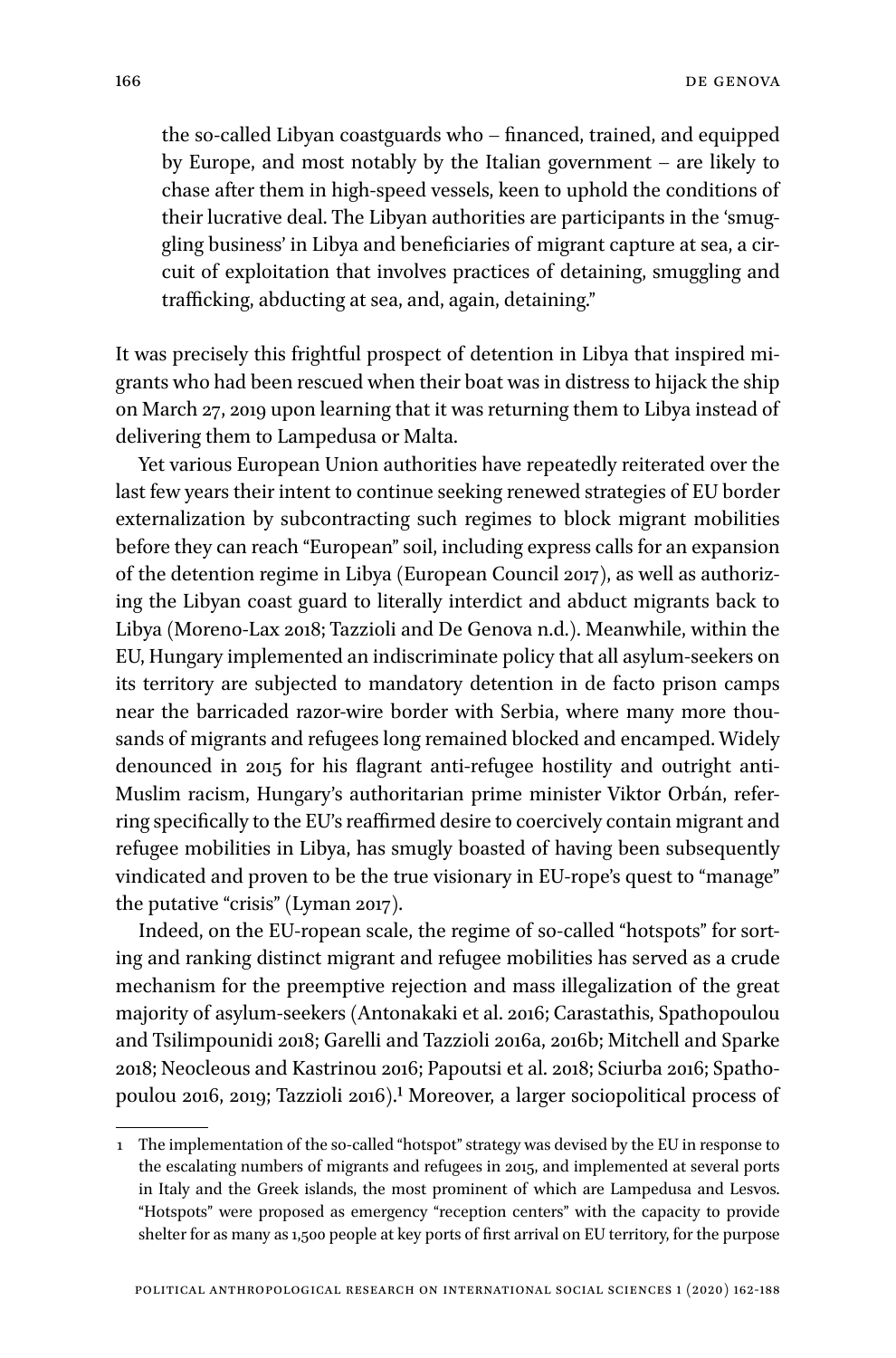"hotspotization" (Spathopoulou 2019) has extended the borders of "Europe" and permeated a variegated spectrum of other spaces of containment and confinement, forced or self-organized migrant encampment, blockage and deceleration, and other forms of protracted dispersal and the entrapment of migrants and refugees within their own mobility without relief (Franck 2017; Tazzioli 2019a, 2019b; Tazzioli and Garelli 2018).

The "crisis" of border control and "migration management" may therefore be seen to be a crisis of sovereignty that has been repeatedly instigated, first and foremost, by diverse manifestations of the autonomous subjectivity of human mobility itself. The profound source of the intractable "crisis" of migration in Europe is the veritable *struggle* over the borders of Europe—migrants' and refugees' struggles to realize their heterogeneous migratory projects by exercising their elementary freedom of movement, thereby appropriating mobility, transgressing the border regime, and thus making spatial claims, as well as the struggle of European state powers to subdue and discipline the autonomy of migration (cf. [Ataç et al. 2015](#page-16-2); De [Genova et al. 2018](#page-18-4); [El-Shaarawi and](#page-18-2)  [Razsa 2019;](#page-18-2) [Garelli and Tazzioli 2013a](#page-19-1); [Kasparek and Speer 2015;](#page-20-3) [Pezzani and](#page-22-4)  [Heller 2013](#page-22-4); [Rigo 2011;](#page-23-3) [Scheel 2017](#page-23-0); Soto Bermant 2017; [Stierl 2019;](#page-24-1) [Tazzioli](#page-24-2)  [2015c\)](#page-24-2). Consequently, the "crisis" of European borders has been eminently political, in manifold ways. Above all, for present purposes, we may recognize that Europe has become a convulsive space of mobilities, and that the struggle over human mobility has become a central and vital dynamic in rendering Europe into a space of convulsions.

The convulsions of the European government of human mobility are not confined to the enforcement of the external borders of the space of the EU, however. If the EU-ropean asylum system, generally, and the hotspot mechanism in particular, operate effectively as a machine for the expedited legal production of migrant illegality [\(De Genova 2013, 2016b;](#page-18-5) [Scheel 2017, 2019](#page-23-0); [Schuster 2011\)](#page-23-4), the convulsive features of the EU-ropean immigration and asylum regime also encompass even those whose asylum petitions have been recognized. Certainly, there are sometimes quite drastic differences in the application of asylum policy from one European country to another, of which the refugees themselves are acutely aware and commonly rather well-informed. Nonetheless, the

...

of speedy identification, registration and fingerprinting. In practice, the hotspots operate as detention camps dedicated to perfunctory and crass sorting between those deemed to be likely to have a credible asylum petition, who are then to be redistributed to other EU countries, and everyone else, who have commonly been served deportation orders as quickly as possible.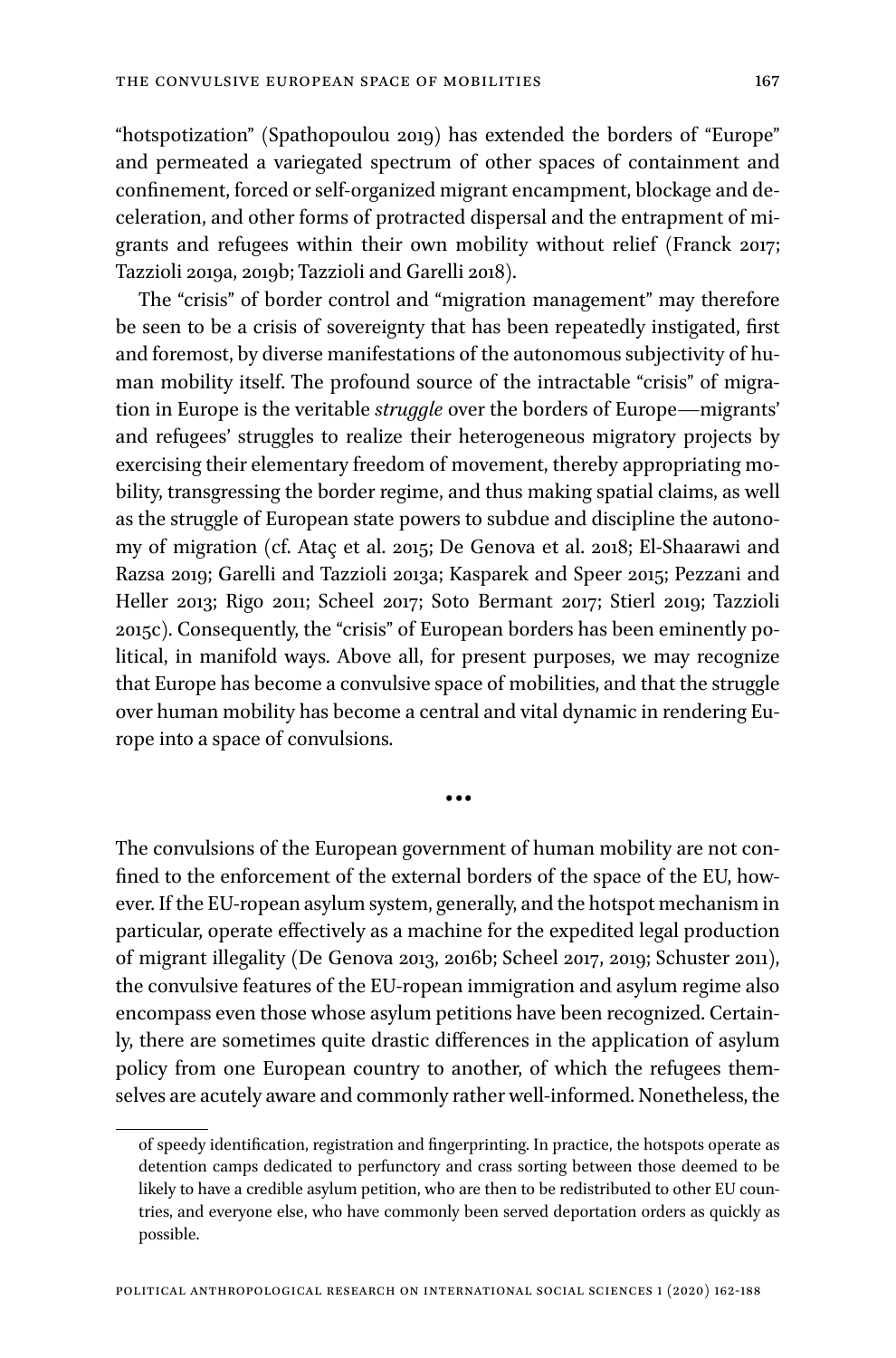larger Common European Asylum System is designed to provide for the insulation of the most desirable (wealthier) destination countries through the Dublin Regulation. First enacted in 2003, the Dublin accords are meant to quickly determine the "competent" state for the assessment of an asylum claim, according to a fixed hierarchy of criteria. Although the premier consideration should be the existence of family ties in a particular member state, asylumseekers are seldom actively encouraged to disclose such information. Consequently, the most commonly applied criterion ordinarily tends to be the last one: the assignment of responsibility to assess the asylum claim to the European state where the petitioner first set foot on the physical territory of the EU. In this way, the Dublin Regulation allows for European signatory states to deport refugees back to whichever signatory country was first to register them as asylum claimants. Of course, as Fiorenza Picozza argues, this framework "is based on a twofold falsehood: that there are equal standards of protection and welfare access in any signatory state; and that it is physically possible to illegally enter any of them, so that the distribution of the asylum 'burden' would be equal throughout Europe" (2017, 234). In practice, this means that the Dublin convention legitimizes the commonplace deportation of "asylum-seekers" from the wealthiest western and northern European countries back to the first country where they were registered, usually the poorer eastern or southern European border states where they first arrived on EU territory. Simultaneously, asylum operates as a mechanism of *capture*. Wherever an asylum claim is processed, once protection is obtained, refugees cannot work and reside elsewhere but that particular country, and in some cases, even a much more circumscribed and restricted local geography. Notably, the Dublin convention thus broadens the purview of the European deportation regime, allowing for European states not only to deport migrants back to their countries of origin, but also to a so-called "safe third country," literally bouncing them back from one place to another, and coercively reversing migratory trajectories, turning them into transnational counter-flows of expulsion ([Drotbohm and Hassel](#page-18-6)[berg 2015](#page-18-6); [Khosravi 2016;](#page-20-7) [Picozza 2017](#page-22-5); cf. [Mezzadra and Neilson 2003](#page-21-4), 8; [Nyers](#page-21-5)  [2003/2010;](#page-21-5) [Rigo 2005](#page-22-6), 6). Here, it is crucial to recall that deportation itself is perhaps the premier (and most pure) contemporary form of "forced migration" [\(Gibney 2013,](#page-19-4) 118; cf. [De Genova 2017a](#page-18-7); [Tazzioli 2017](#page-24-3)), and thus, through the coerced mobility of those who are subject to the Dublin Regulation, through the involuntary repatriation of refugees (Chimni 2004), as well as the more general expulsion of rejected asylum-seekers and other illegalized migrants, the European asylum regime itself once again actually becomes increasingly implicated in *producing* refugees.

The strategic calculations and perfectly predictable predilections among migrants and refugees, combined with the Dublin Regulation, tend to ensure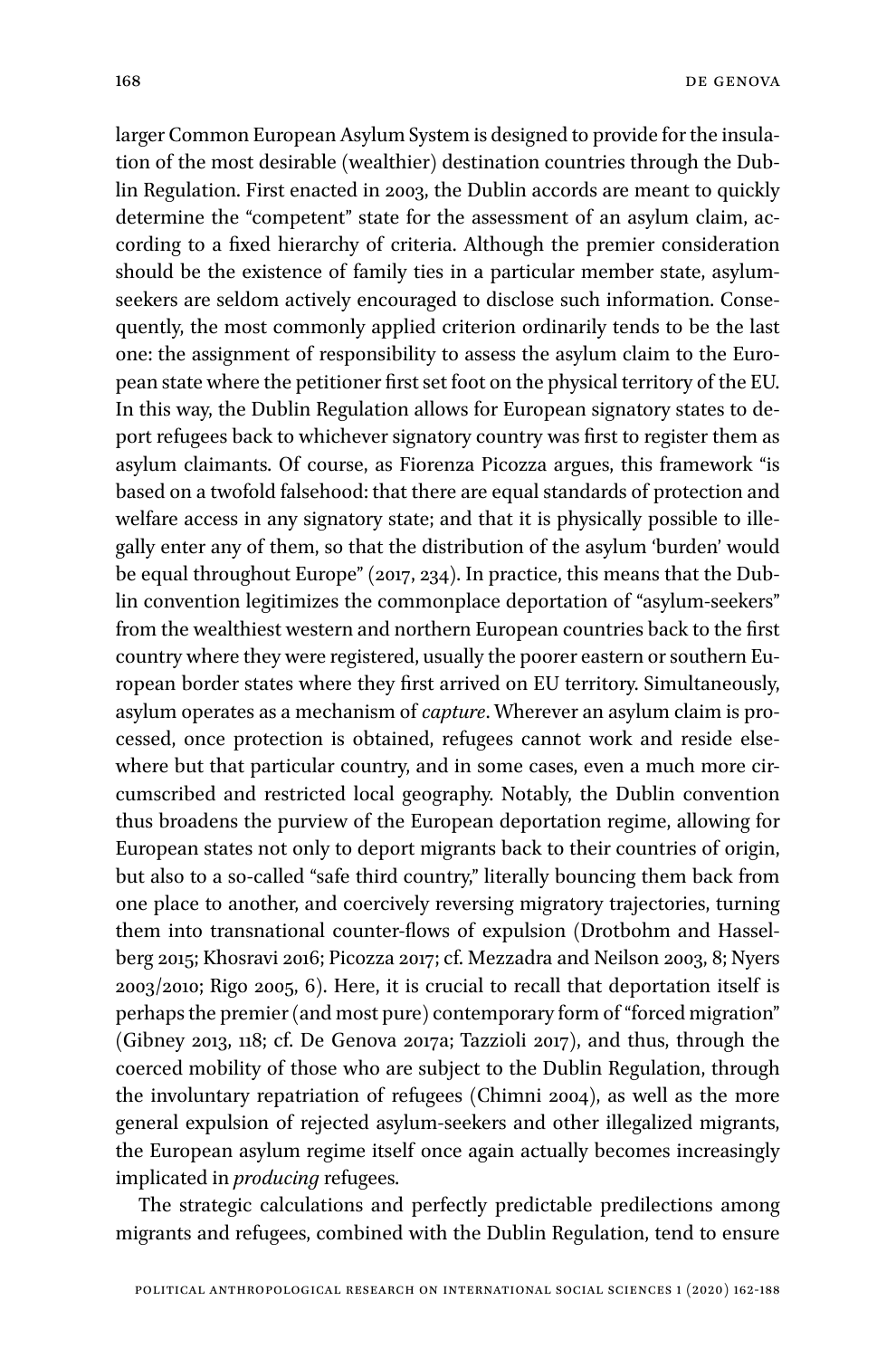that Europe, far from a refuge, becomes a space of rejection and marginalization for most of them, and not infrequently involves the coercive dislocation that ensues from serial deportations. Hence, a proliferation of those who seek asylum somewhere other than the first place where they have been fingerprinted and registered, as well as many of those others whose petitions for asylum have been rejected, find themselves in a protracted and indefinite condition of semi- or post-legality, if not outright "illegality," and thus continuously vulnerable to the recriminations of the law ([Brekke and Brochmann 2015](#page-17-0); [Picozza 2017;](#page-22-5) cf. [Schuster 2005, 2011\)](#page-23-5). In terms of its real effects and what it actually produces, therefore, the European asylum system operates as a regime of migrant illegalization. Likewise, the hotspot system, as an "emergency" measure in response to the acceleration of migrant and refugee mobilities, was designed specifically to speed up and intensify this process of rejecting the maximum number of "asylum-seekers" as quickly as possible, rendering the majority of newly arrived migrants and refugees deportable, even if this has meant that they are in fact *not* deported but instead simply issued a deportation order and then conveniently left to their own devices. In other words, what on the surface may look like a strictly "exclusionary" regime in reality has operated systematically to ensure that non-European migrants and refugees continue to be "included," albeit only to the extent that their inclusion within the social fabric of Europe is a form of racialized subordination through their precaritization or their outright illegalization. Yet, as with all forms of migrant and refugee illegalization, this subordinate inclusion is accompanied by a detention and deportation regime that subjects illegalized migrants to the ever-uncertain prospect of expulsion, further rendering Europe into a space of convulsions.

If the convulsions of the European government of human mobility are not confined to the enforcement of the external borders of the space of the EU but rather come to transform the "interior" of "Europe" into a space of expulsion, neither are they reserved exclusively for "non-European" non-citizen migrants and refugees. The racialized and criminalized abjection of the "undesirable" mobility of Roma (especially those who are ostensibly EU "citizens") reveals a constitutive contradiction within the larger project of the EU (Bigo, Carrera, and Guild 2013; [Riedner et al. 2016](#page-22-7); [van Baar 2011, 2014, 2015](#page-25-4); cf. [Bigo and Guild](#page-17-1)  [2005](#page-17-1)). Repeatedly and persistently, "the Roma" paradoxically emerge as a (racialized) "problem" precisely *because* of their EU citizenship and the consequent requirement for EU member states to circumvent or subvert EU law in order to render Roma migrants "irregular" and deportable ([Çağlar and Mehling](#page-17-2)  [2013](#page-17-2), 173; [Hepworth 2012\)](#page-20-8). This is a remarkable instance of the contradictions

...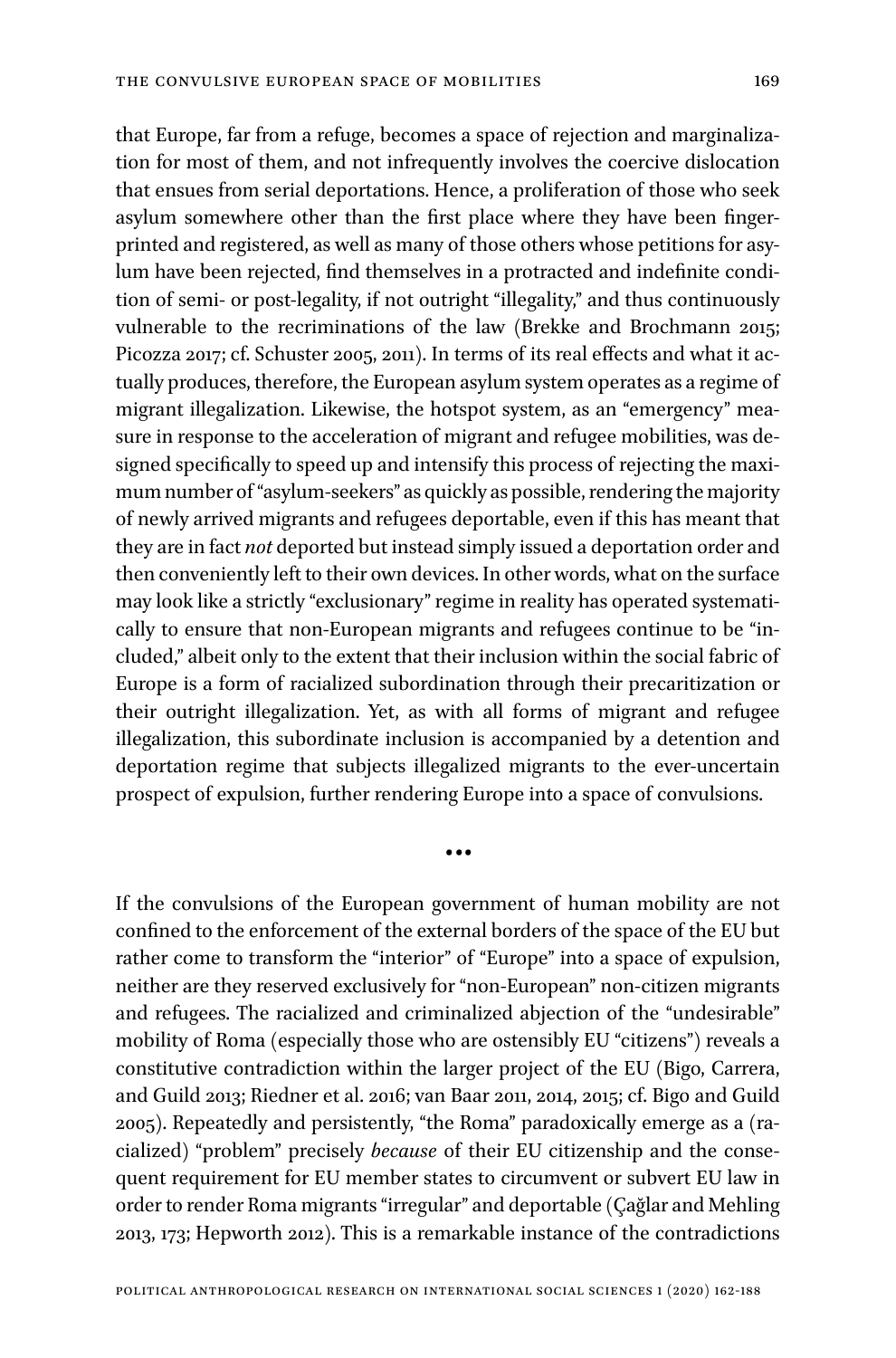that arise for mobile putative "citizens" who, despite their EU passports, come to be effectively irregularized and thus "migrantized" ([Riedner et al. 2016](#page-22-7); cf. [De](#page-18-8)  [Genova and Roy 2020](#page-18-8); [Garelli and Tazzioli 2016c](#page-19-5); [Tazzioli 2014\)](#page-24-0). This is particularly the case among Roma migrants who tend to find no opportunities for employment except in the informalized economy (often as day-laborers), and whose impoverished (and not uncommonly homeless) condition as the sometimes over-employed working poor must nonetheless be supplemented by begging, resulting in their being rendered deportable and subjected to racially targeted policing ([Yildiz and Humphris 2016](#page-26-0); cf. [Hepworth 2012, 2014, 2015](#page-20-8)).

The contemporary Roma condition in EU-rope is still more complex, however, if we consider Roma mobilities within the space of the EU not merely as "migration" but also (not implausibly) as veritable refugee movements, in the sense that migration is often a form of escape or desertion from one or another socio-political regime of subordination and persecution that "migrants" repudiate as intolerable and from which they flee ([Mezzadra 2001, 2004](#page-21-6)). Given the abundant evidence to support the proposition that Roma are indeed routinely subjected to systematic racist persecution and discrimination in their countries of origin, their ostensible (EU) citizenship consequently becomes riddled with the vexations of an officially impermissible and unspeakable seeming oxymoron—that in Europe, "citizens" are "refugees" as a result of the fact that EU member states are culpable of abuses against the supposed "civil" or "human rights" of their own citizens and that, as EU-ropean citizens, members of these persecuted minoritized communities might consequently be compelled to seek asylum within other EU countries. Furthermore, not unlike many other "asylum-seekers" who are compelled to migrate to Europe as illegalized migrants (the great majority of whom are eventually rejected as "illegitimate" refugees), we may discern in the condition of most Roma who cross borders within Europe a still more extreme perversion of the "human rights" pretensions of the EU-ropean asylum regime: theirs is precisely the predicament of refugees who are systematically disqualified from any consideration for recognition as such, and are preemptively rendered ineligible for any asylum process—presumptively disqualified from such eligibility for the status of refugees by the mere fact of their EU citizenship—and reduced in practice to the status of virtually irregular and deportable "migrants" whose putative "rights" to mobility as citizens is disqualified because of their marginalization and poverty ([van Baar 2015, 2017, 2018](#page-25-5); [van Baar et al. 2019;](#page-25-6) Yildiz and [De Geno](#page-18-9)[va 2019](#page-18-9); for a fuller discussion, see [De Genova 2019](#page-18-9)). If anything, the case of the European Roma merely verifies again that the convulsive and reactionary politics of "European" space and identity can only be adequately understood as a racial formation of postcolonial whiteness, but one whose coloniality has moreover originated within the space that comes to be designated as "Europe,"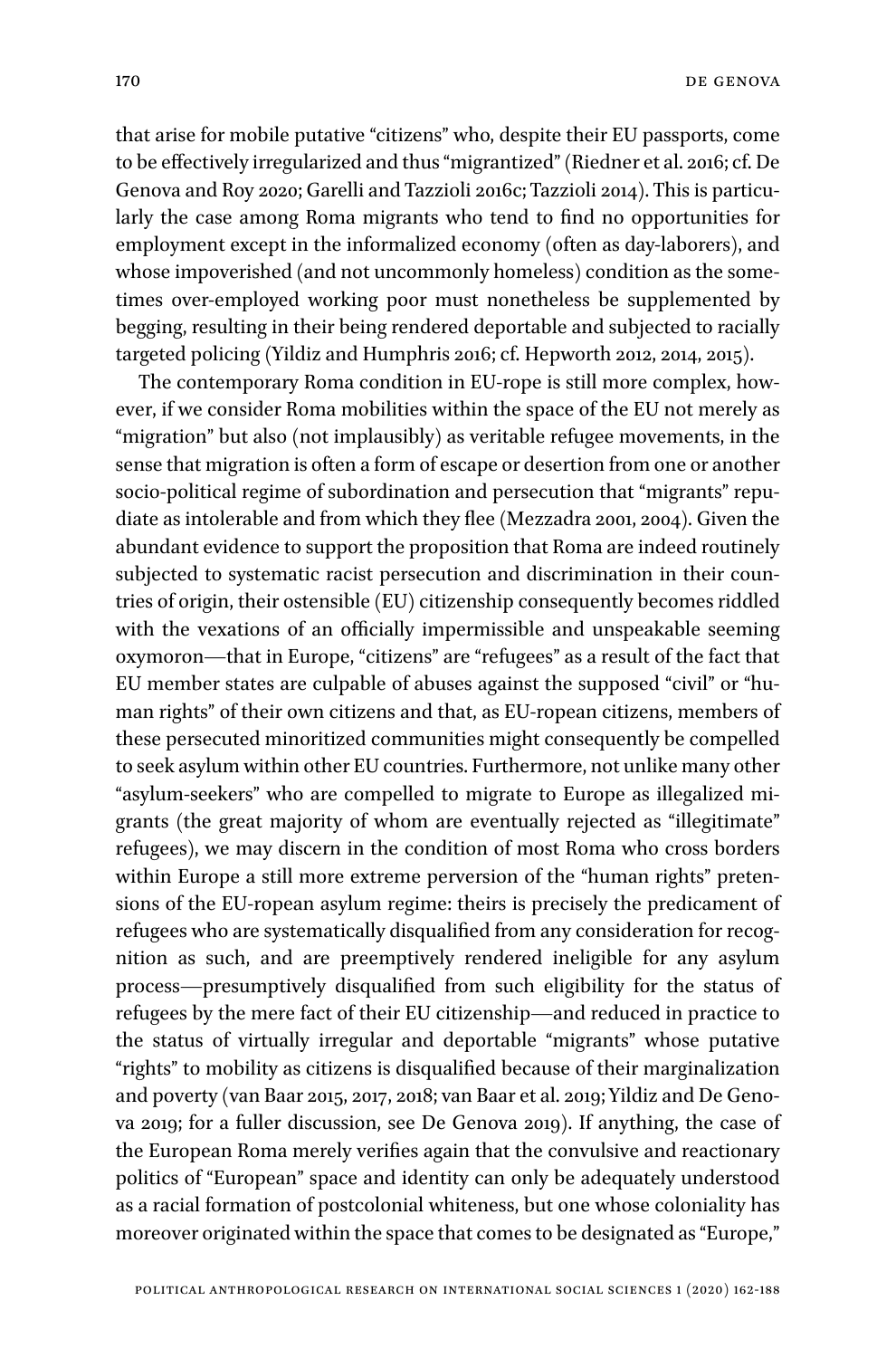and indeed has been constitutive of Europe itself [\(Balibar 1991,](#page-16-3) 1992, 1993, 1999, 2004; [Bhambra 2009](#page-17-3); [De Genova 2016b, 2017b;](#page-18-3) [Hansen 2002;](#page-19-6) cf. [Danewid 2017](#page-17-4); [van Houtum 2010\)](#page-25-7).

...

These questions regarding migration and asylum "in" Europe and the putative borders "of" Europe, therefore, should not be reduced to the narrow concerns of any insular and parochial field of inquiry that we might call "European studies." This postcolonial dialectics reveals a struggle between the autonomous dynamics of human mobility on a global scale and the formations of European state power and sovereignty, which must unrelentingly react to the migrants' and refugees' exercise of an elementary freedom of movement through diverse tactics and techniques of bordering. Yet, even as we retain a critical perspective on the dominant spectacle of "migrant/ refugee crisis," it remains necessary nonetheless to take seriously the dire lived circumstances of millions of people who have mobilized themselves in response to the manifold and multiplying disasters of our global (postcolonial) sociopolitical regime. Interlaced with such hegemonic formations of "crisis," inevitably, are countless real crises for the preservation and social reproduction of human life. How might the primacy, autonomy, and subjectivity of human mobility on a global (transnational, intercontinental, cross-border) scale instructively problematize our very sense of what is at stake intellectually and politically in the work of postcolonial cultural critique? In short, how might we formulate social analysis in a manner that starts from the fact of human mobility, and thus can posit the freedom of movement as a foundational presupposition?

One key area of concern is the largely unexamined methodological sedentarism that commonly plagues the study of migration and refugee movements. In Liisa Malkki's well-known formulation, the sedentarist bias assumes that "the homeland or country of origin is not only the normal but the ideal habitat for any person, the place where one fits in, lives in peace, and has an unproblematic culture and identity…. To go home is to go where one belongs" (1995, 509). From this sedentarist point of view, migrants and refugees are always presumptively people "out of place." Malkki goes on to note the remarkable consonance between this sedentarist assumption and the underlying conceits of anti-immigrant nativism and xenophobic hostility and violence. Thus, the problem of sedentarism must be situated in relation to the civic (if not identitarian) nativism that operates as a largely naturalized feature of the hegemonic politics of immigration, and which is itself an inherent reflex of methodological nationalism ([De Genova 2005](#page-17-5), 56–94, 2010a, 2016c). Glenda Garelli and Martina Tazzioli incisively caution against transposing the habits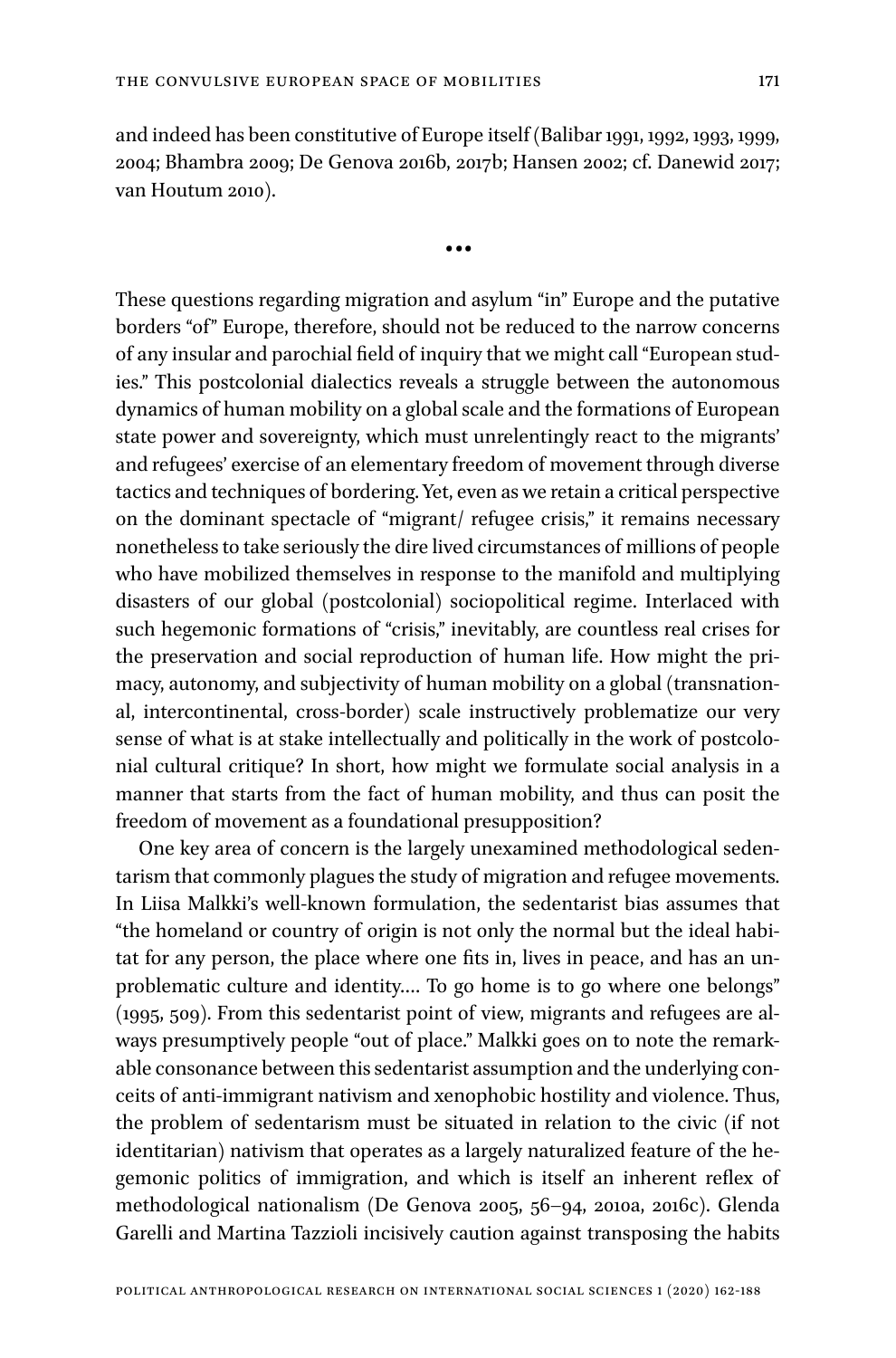De Genova

of methodological nationalism into an analogous (comparably uncritical) methodological Europeanism (2013b, 300). Furthermore, it is important not to collapse the concept of 'Europe' into the European Union in an uncritical reflex of methodological *EU-*ropeanism.

Here, it is productive to consider mobility, in the broadest sense of the word, as a veritably ontological facet of the human condition, or indeed, of human *being* as such (De Genova 2010a). Perhaps paradoxically, our existential freedom of movement has been actively suppressed or restricted, distorted or perverted, by the active interference and deliberate interventions of our own political organization and subjection by territorially-defined state powers and their border regimes. Here, indeed, from the critical standpoint of the heterogeneous figurations of human mobility on a global scale, we may recognize anew the more or less violent regimentation and subordination of our relation as a species to the space of the planet (for related and fuller discussions, see De Genova 2010a; De Genova, in Abram et al. 2017). This bordering of the space of the planet, of course, is not at all a transhistorical or ontological condition of human life; instead, it has a very delimited and rather shallow historical specificity. Hence, in the condition of countless migrant and refugee denizens whose mobility is branded as "unauthorized" and "illegal"—and thus also in the contemporary proliferation of border "crises"—we may discern anew our very species-life in the incessant convulsions of a world historic epochal crisis.

If we take the freedom of movement as an elementary predicate for understanding human life itself, it becomes possible to take mobility as a premise through which to problematize our historically specific socio-political arrangements—above all, the ubiquity, hegemony, and effective universality of the territorially defined ("national") state form, as well as the supra-state institutional and juridical formation of the European Union. In this regard, we must recognize that the methodological sedentarism that constructs human mobility to be problematic is itself a basic premise of methodological nationalism—or indeed, of methodological Europeanism—for which there is a naturalized correspondence between ostensibly discrete populations, bounded territory, and nationhood (Wimmer and Glick Schiller 2003). The supra-state and putatively "post-national" pretensions of the EU are really not substantively different. Thus, while sedentarist constructions of "home" and "belonging" may refer to various spatial scales, the decisive conjuncture of sedentarism and methodological nationalism ensures that the "national"—or indeed, the "European"—is ideologically fixed in place as the ultimate and supreme spatial scale to which everyone is assigned a proper place. Of course, such nationalist/statist reflexes are not merely errors of thought. What allows the conceits of nationalism and statism to operate in so methodical a

172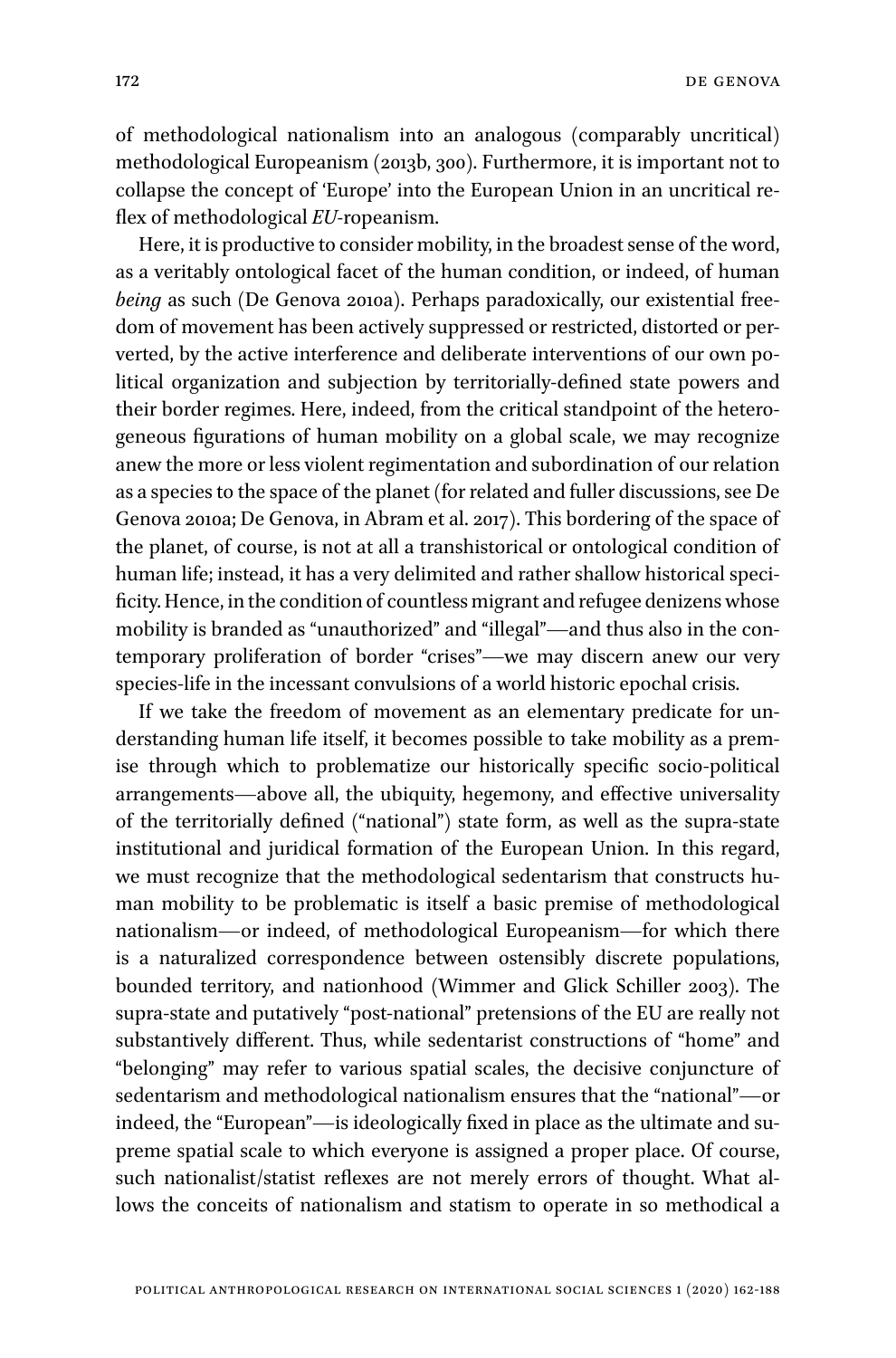manner is that they correspond to "real abstractions"—"purely social in character, arising in the spatio-temporal sphere of human interrelations" (Sohn-Rethel 1978, 20).

Methodological nationalism is a dilemma that is inextricable from the continuous requirement that our fetishized social "realities" be re-fetishized, that their objectivity be re-objectified, and therefore, that the force and vitality of human subjective powers be persistently subordinated, indeed subjected, as the externalized, "objective" truth of "society" and the power of the state ("national", "European," or otherwise) [\(De Genova 2013](#page-18-5), cf. 2010a, 2010b). The dilemma of methodological nationalism has never been a merely conceptual problem, never simply a matter of not thinking critically enough. It is indeed a manifestation of our veritable *participation*—whether as scholars or, indeed, as citizens or denizens, whether consciously or unwittingly—in the very same sociopolitical processes and struggles through which the "national" configuration of the social field (or, "society") is reified and actualized as the territorial expression of modern state power ([Agnew 1994;](#page-16-4) [Schinkel 2009\)](#page-23-6).

Nativism, as I have argued elsewhere (De Genova 2005, 56–94, 2010a, 2016), rather than any particular rejection of the "alien" or the "foreign" as such, is best understood as the promotion of the priority or prerogative of the "native," on no other grounds than *being* "native" (cf. Michaels 1995, 13–14). For nativism, natal affinity signifies natural entitlement. "I am from here," so the logic goes, "therefore this place belongs to me and everyone else like me." Thus, nativism is the specific modality by which every nationalism is supplied with its "national identity," which is to say, nativism is the defining identity politics of each and every nationalism. Nativism is a unifying and animating force within nationalism itself, and the identity politics of nativism can never be fully excised. No nationalism is ever truly recuperable from its nativism. More precisely, nativism equips the nation-state with a "national identity" in the image of which to produce its People. What is today commonly called populism invariably recapitulates some version of the nativism that secures the nation with an essentialized identity (De Genova 2018). Methodological nationalism remains so intransigent precisely because most of us have been socio-politically produced as the "natives" of one or another state's nationalist project, inculcated all our lives with a consequential sense of identity and belonging that is inextricable from our juridical inscription as citizens. And again, the EUropean project is no different. Indeed, in its unrelenting promulgation of a "European" identity, EU-rope has launched headlong into the enterprise of restabilizing a politics of "European" identity that reveals itself to be a racial project of postcolonial whiteness (De Genova 2016b; cf. Bhambra 2009, 2016; Hansen 2002).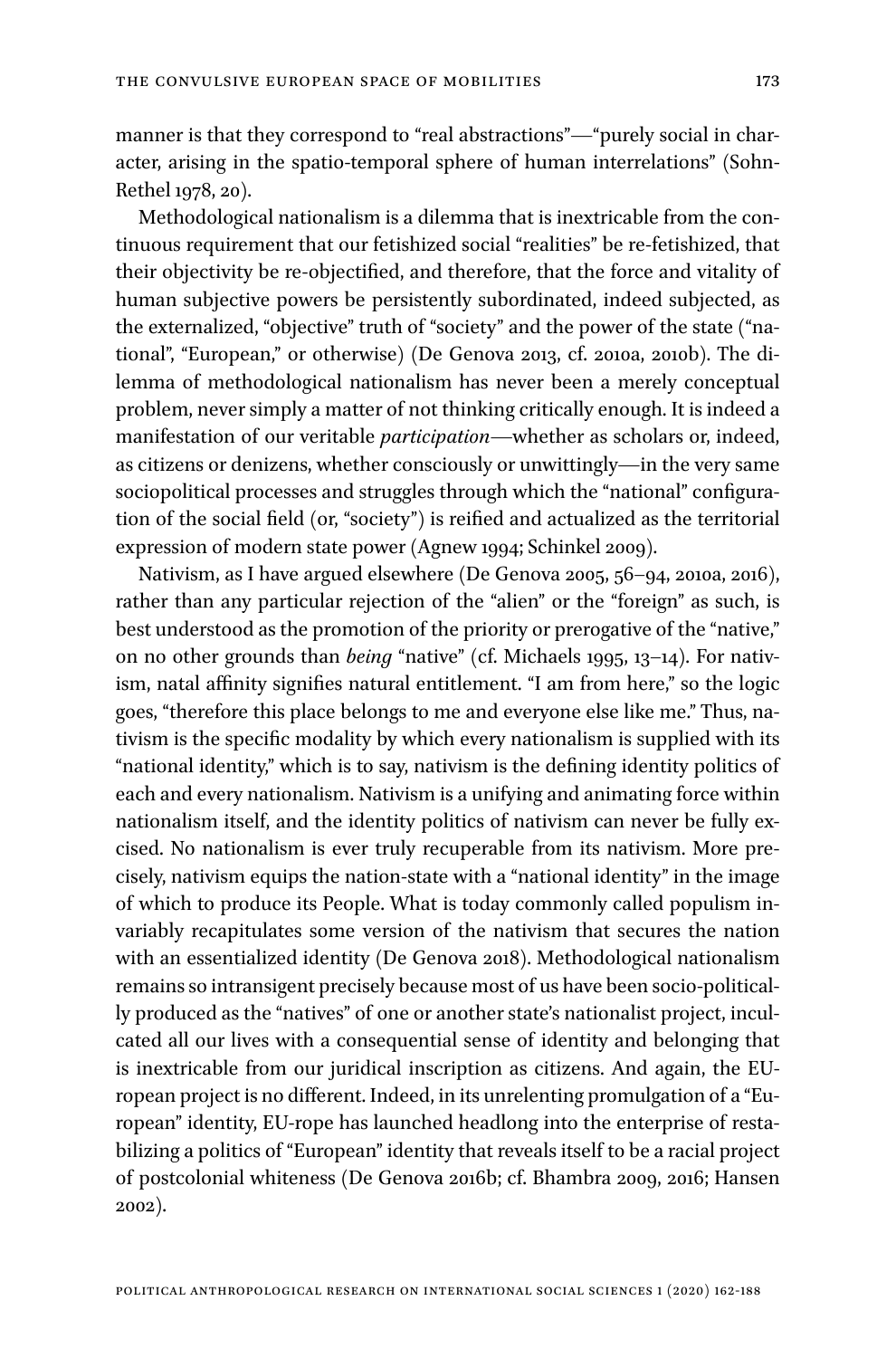A scholarship that posits its critique from the inherently bordered, effectively nationalist standpoint of the state inescapably recapitulates the very nativism that supplies every nationalism with its identity, and invariably reanimates the methodological sedentarism that confronts cross-border mobility as a "problem." The alternative that I am proposing here is to adopt the standpoint of human mobility on a global scale as a foundational premise. As autonomous subjects, with their own aspirations, needs, and desires, which necessarily exceed and overflow any regime of immigration and citizenship, migrants' mobility projects enact an elementary freedom of movement to which borders are intrinsically a response, however brutal. But despite the sheer cruelty as well as the systemic and (infra-)structural violence (Heller and Pezzani 2017) of bordering, on a global scale, human beings continue to prevail in their mobility projects, unceasingly and tirelessly establishing migration as a central and constitutive fact of our global postcolonial present—not merely a "symptom" of the protracted and convulsive crises of a world order wracked by war and genocidal violence, but also a viral fermenting agent that instigates "crises" of sovereignty for state powers. In radical contradiction with the securitized and militarized border regimes of the EU and the European nationstates, but always also intricately articulated through the multiple and necessarily semi-permeable force fields of these border regimes, the autonomy of migration and refugee movements repeatedly presents itself as an obstreperous subjective force—and indeed, a pronouncedly postcolonial reprise enacting various configurations of human life in its active (productive) relation to the space of the planet, and thereby reasserting the primacy of human life as a mobile constituent power in itself.

This means that we must problematize borders but cannot allow ourselves to be fixated on borders. The differential spaces that are produced at the intersection of migrant subjectivities and historicities with specific locations challenge scholars of migration to fundamentally reconceptualize the emergent formations of social and political life, on a global scale. Migratory "destinations" increasingly become spaces of migrant "transit," rather than permanent settlement (Osseiran 2017), and so-called "arrival cities" (Saunders 2011) remain deeply transitory spaces (Trimikliniotis et al. 2015). This is particularly pertinent within the European Union, where an initial form of "regularization" (for instance, in Spain or Italy; see Calavita 2005), or a provisional "legality" (as for registered asylum-seekers subject to the Dublin regulation), can often afford relative ease of "legal" (or semi-"legal") cross-border mobility to new destinations (Picozza 2017). Thus, while accelerated transnational migration has arisen as an effect of European integration, it also operates as a remarkable motor for further integration. In spite of the diverse historical particularities and local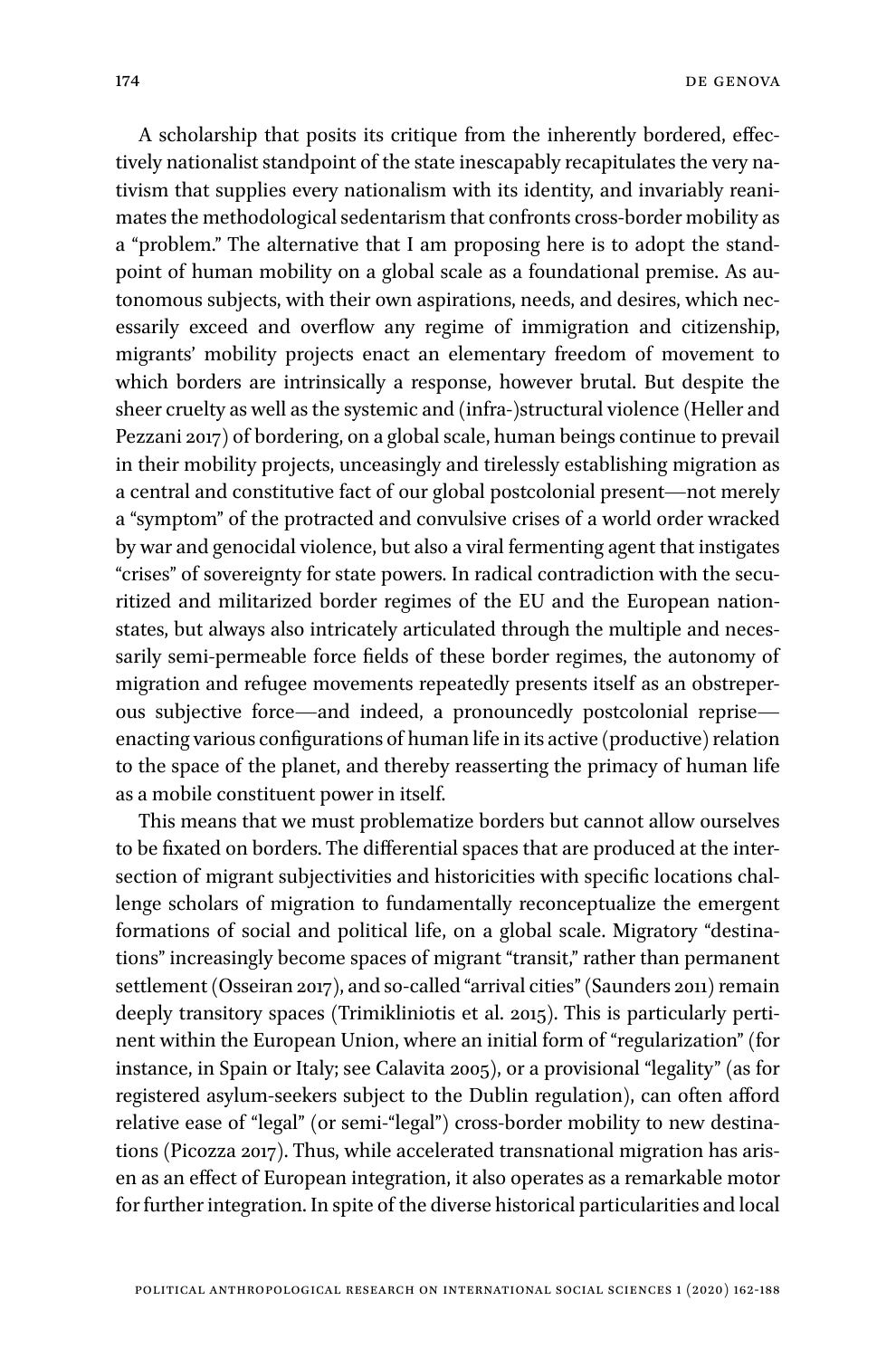peculiarities of each instance of migrant productions of space, from one European country to the next, there is a larger process that encompasses the space of Europe as a whole, and indeed exceeds the conventionally understood borders of "Europe" as such (De Genova, ed. 2017; cf. [Bialasiewicz 2012;](#page-17-6) Casas-Cortes, Cobarrubias and Pickles 2011, 2013).

While many migrants and refugees have a clear preference regarding their ultimate destination—due to links to family or friends, shared language, or other historical affiliations—for many, "Europe" as such is the primary (if preliminary) destination. Particularly among many "irregular" or "illegal" migrants, Europe has become—at least initially—an undifferentiated destination, within which more specific calculations and tactics may be adapted only later, once they have secured a provisional foothold in any given European country (Osseiran 2017; Spathopoulou 2019). Thus, paradoxically, migration may be seen to materially and practically advance and enhance Europeanization, even as the politics of "national" (and "European") identity become problematic and contested in unprecedented ways across the European context (De Genova 2016b, 2017b). Thus, migrants and refugees develop unforeseen linkages between apparently disparate European destinations such as the migrant metropoles of Rome, Athens, or Istanbul (in the ostensible borderlands) and the migrant metropoles further afield, such as London, Paris, Hamburg, or Stockholm, for instance (Osseiran 2017; Picozza 2017, 2019; Stierl 2017). Elsewhere, migrants and refugees, as well as rejected asylum-seekers and other deportees, gather in self-organized camps as staging grounds for the renewal of their border-crossing projects. Moreover, informal migrant farmworker camps, such as in rural areas of southern Italy, become deeply interconnected not only with cities across Italy but also with the disparate places of origin of migrants, from Romania to Burkina Faso (Gambino 2017). Similarly, refugee camps, such as Choucha at the Tunisia-Libya border, created in 2011 in the aftermath of the civil war in Libya, eventually become semi-permanent spatial nodes in the extended geography of migration, particularly for rejected refugees whose abandonment and preemptive or de facto illegalization eventually re-distribute them to Tunis and various far-flung European destinations (Garelli and Tazzioli 2016c, 2017). There are also the remarkable examples of migrant self-organization that, in their very names, invoke a counter-intuitive geography of global connections realized through the spatial practices of migrants, such as the Collective of Tunisians from Lampedusa in Paris (Sossi 2013; Tazzioli 2014) or Lampedusa in Hamburg (Meret and Rasmussen 2014; Oliveri 2016). From these varied standpoints, we begin to appreciate how the extended and uneven urbanized social fabric of all of "Europe" itself emerges as one single migrant metropolis (De Genova 2015).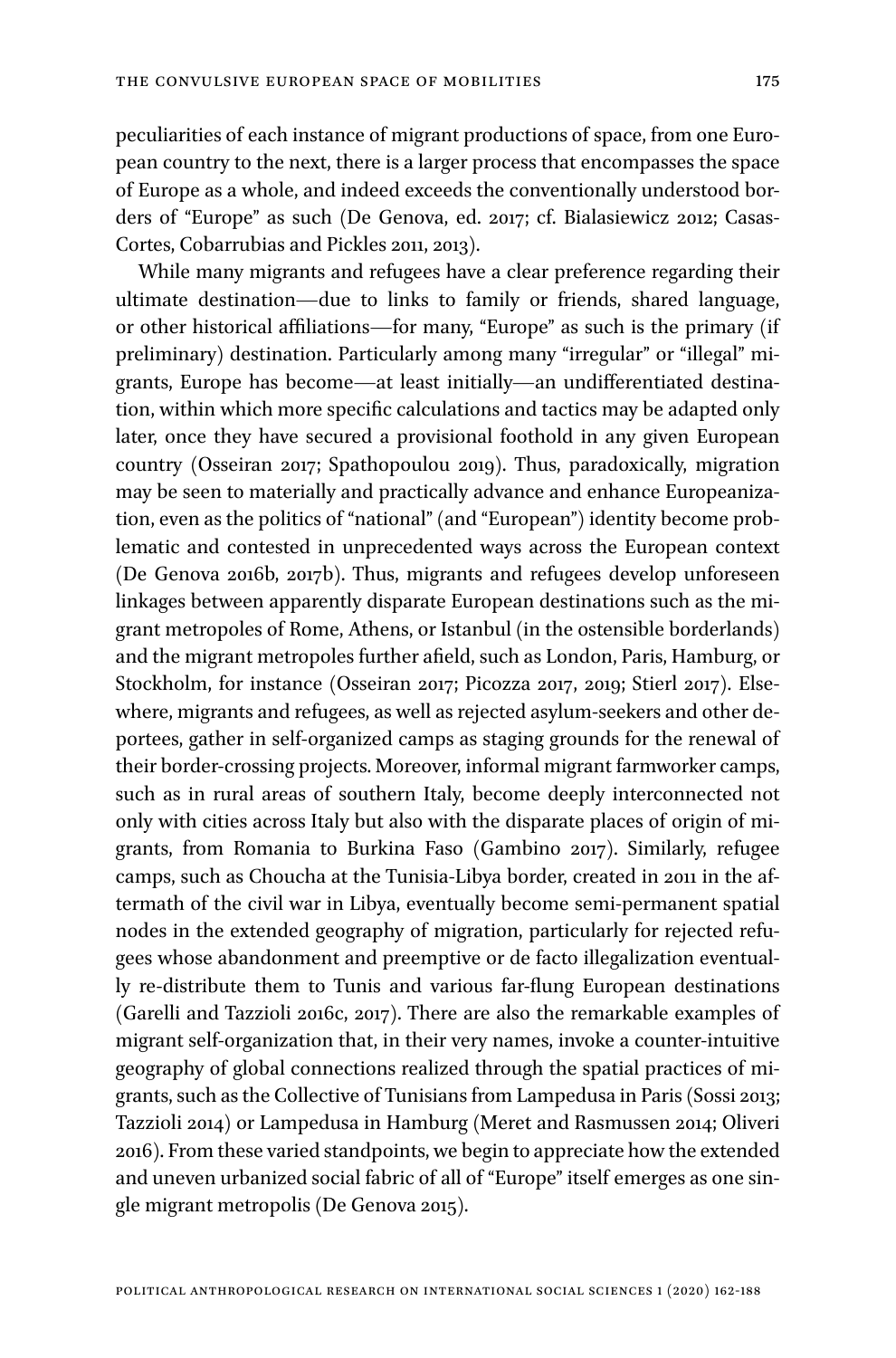De Genova

These transnational European spatial conjunctures, therefore, genuinely challenge us to comprehend our global social, political, historical present in fresh ways. These apparently European sites are not mere "destinations" for migrants, not simply sites of migrant "reception" and "integration," and in no simple sense "assimilation" machines. These transnational migrant spatial formations are very much generated within the territorial boundaries and jurisdictions of Europe and its constituent nation-states, and in relation to the very palpable enforcement of EU-ropean and nation-state space through immigration law and border policing. Nevertheless, they radically destabilize and contradict the spatial premises and conceits of nationalism and Europeanism. Thus, the *differential spaces* produced at the intersection of specific locales and migrant autonomies and historicities invite us to fundamentally reconceptualize the emergent formations of social and political life, both for "Europe" as such and on a global scale.

Subjected as it is to persistent efforts to manage mobility through immigration law, the elemental human freedom of migrants and refugees is ever increasingly confronted with the juridical illegalization of various forms of mobility, and the border enforcement regimes that make migrant labor exceptionally disposable by systematically rendering migrant life more or less deportable. Indeed, it is in these transnational conjunctural spaces that we may best discern the active processes of *inclusion through exclusion* (De Genova 2010a) that are central to producing new social orders of class, race, and citizenship inequalities and hierarchies. Borders have imploded deep into the everyday life of Europe and are creating new social divisions, conflicts, and convulsions. As a site for the veritable production of new formations of racialized difference and subordination, the convulsive space of Europe is an historically specific conjuncture of unresolved postcolonial tensions and conflicts, reconfigured as a special kind of setting where the global relation of labor and capital acquires its substance and density as a tentative and tenuous configuration of the politics of class, race, and citizenship.

Yet, the Europe of migrants and refugees has proliferated and flourished all the same. Indeed, as in the resounding proclamation of the unprecedented migrant mobilizations that swept the United States in 2006 with a profoundly defiant claim: *Aquí estamos y no nos vamos, y si nos sacan, nos regresamos!* [*Here we are, and we're not leaving! And if you throw us out, we'll come right back!*] (De Genova 2010b; cf. McNevin 2007; Nyers 2008; Walters 2008), "Europe" too is confronted with repeated assertions of this migrant and refugee *politics of presence*, which I have characterized as a politics of incorrigibility. Notably, beginning in October 2009, a wave of strikes by several thousand undocumented migrant workers demanding legal residence in France,

176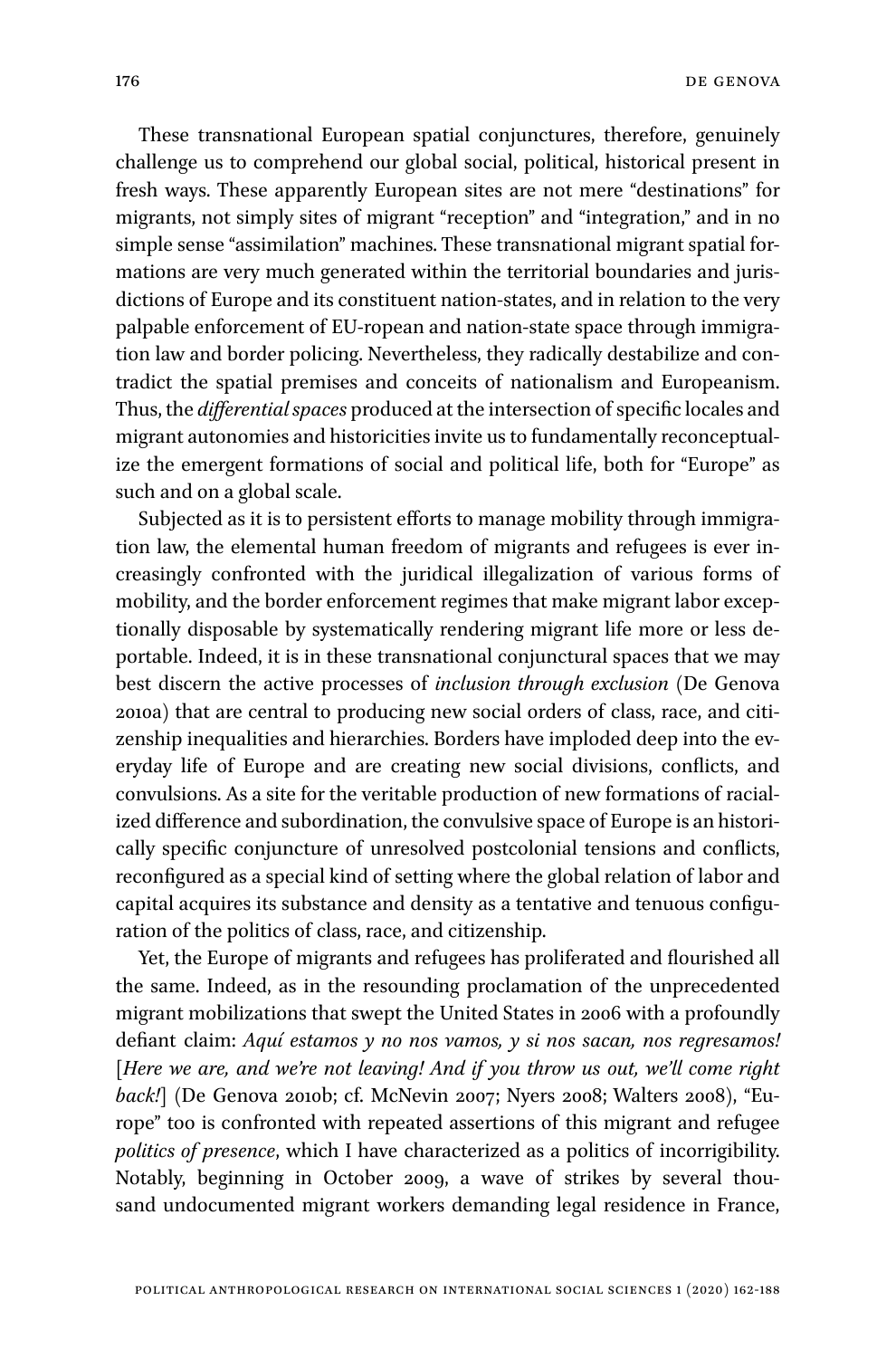articulated the themes of migrant presence and labor in remarkably similar terms; their principal slogan was: "*On bosse ici, on vit ici, on reste ici!* [*We work here, we live here, we're staying here!*] (Barron et al. 2011). Similarly, in 2013, there emerged the Lampedusa in Hamburg collective, whose signature slogan has been: *We Are Here to Stay* (<http://www.lampedusa-in-hamburg.org/;> cf. [Meret](#page-21-7)  [and Rasmussen 2014;](#page-21-7) [Oliveri 2016](#page-21-8)), as well as the "We Are Here" collective in Amsterdam [\(Amaya-Castro 2015](#page-16-5)). These articulations of border struggles that erupt from deep within the ostensible "interior" of Europe are evidently claims of *presence*—enunciating the simple but insistent affirmation, "We are here" but above all, they operate as claims to space. Precisely in the face of the threat of deportation, forcible expulsion from the space of the state, they proclaim: "We are here, and we will not be 'removed'!" And in this simple but defiant gesture, the very "here" that migrants invoke is always already a new and radically transformed one.

In this very important sense, we are reminded that the convulsive character of Europe as a space of mobilities is not only so because of the tactics of bordering and the deportation regimes operating across Europe, but also because of the incorrigible subjective force and autonomy of migration, which may indeed be understood to exert a constitutive primacy in the larger dialectic between human mobility and the reaction formations that seek to govern and manage it. The convulsive space of Europe must be apprehensible, therefore, as a space of mobilities *produced* at least in part by the autonomy and subjectivity of migrants as a platform for optimizing their own capacities and advancing their own projects—a *differential* space, in short, fundamentally elusive for any regime of citizenship and perhaps ultimately irretrievable for any nationalism or other statist project. This European space of convulsions therefore may offer us a critical lens through which to appreciate and better apprehend how the autonomy and subjectivity of human mobility supply a vital motive force for the ongoing reconstitution of our global postcolonial society.

## **Bibliography**

- Abram, Simone, Bela Feldman Bianco, Nicholas De Genova, Shahram Khosravi, and Noel Salazar. "Debate: The Free Movement of People around the World Would Be Utopian (iuaes World Congress, 5–10 August 2013)." *Identities* 24, no. 2 (2017): 123– 55 (published online: March 2016).
- <span id="page-15-0"></span>Agier, Michel. "The Chaos and the Camps: Fragments of a Humanitarian Government." In *The Maghreb Connection: Movements of Life Across North Africa*, edited by Ursula Biemann and Brian Holmes, 260–82. Barcelona: Actar, 2006.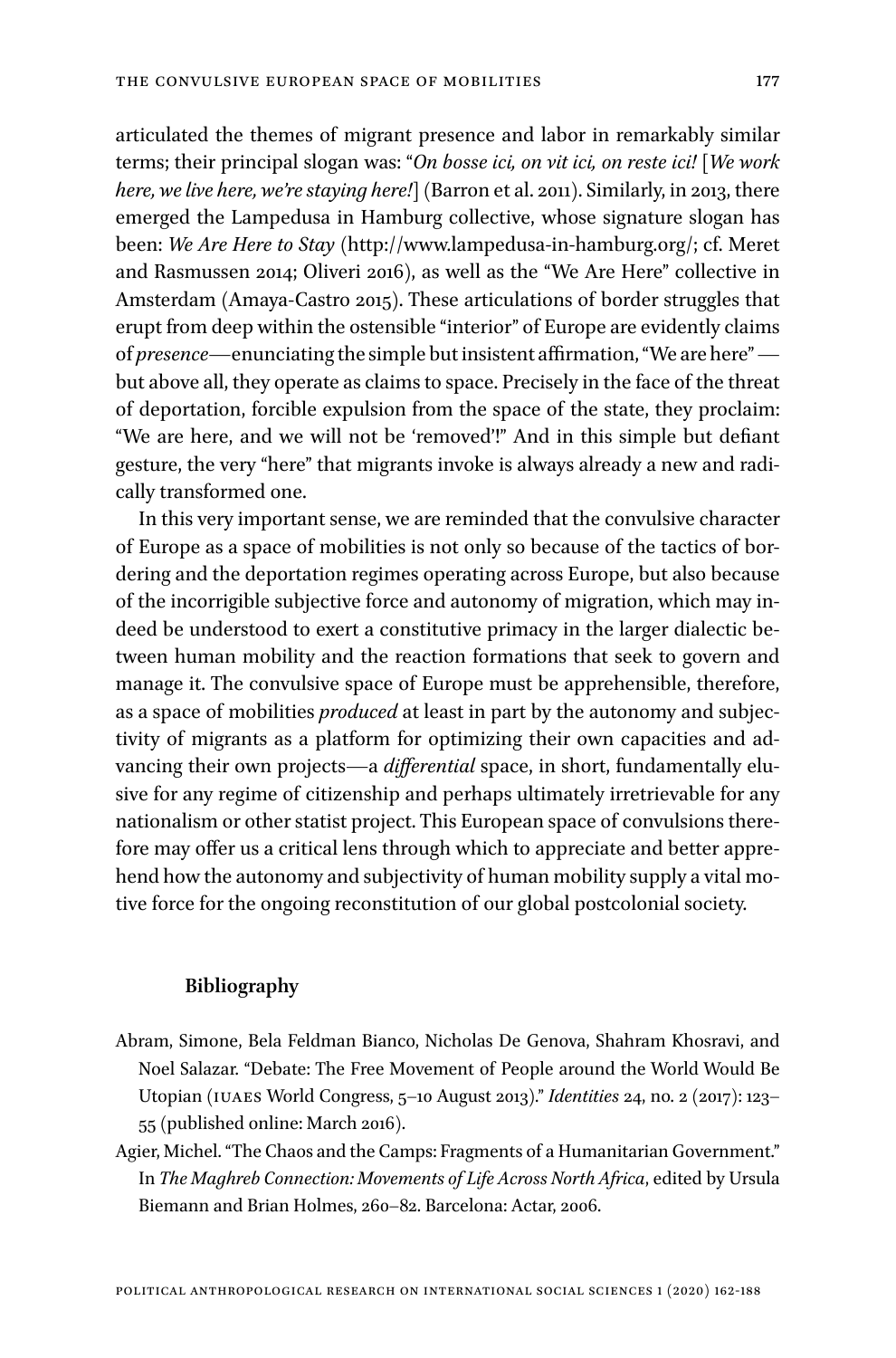- Agier, Michel. *Managing the Undesirables: Refugee Camps and Humanitarian Government*. Cambridge: Polity, 2011.
- <span id="page-16-4"></span>Agnew, John A. "The Territorial Trap: The Geographical Assumptions of International Relations Theory." *Review of International Political Economy* 1, no. 1 (1994): 53–80.
- <span id="page-16-5"></span>Amaya-Castro, Juan M. "Undocumented Migrant Activism and the Political Economy of Visibility: *We Are Here!*" In *The Irregularization of Migration in Contemporary Europe: Detention, Deportation, Drowning*, edited by Yolande Jansen, Robin Celikates, and Joost de Bloois, 153–72. London: Rowman & Littlefield, 2015.
- Amnesty International. "EU Risks Fuelling Horrific Abuse of Refugees and Migrants in Libya." June 2016, [https://www.amnesty.org/en/latest/news/2016/06/eu-risks](https://www.amnesty.org/en/latest/news/2016/06/eu-risks-fuelling-horrific-abuse-of-refugees-and-migrants-in-libya/%3e) [-fuelling-horrific-abuse-of-refugees-and-migrants-in-libya/.](https://www.amnesty.org/en/latest/news/2016/06/eu-risks-fuelling-horrific-abuse-of-refugees-and-migrants-in-libya/%3e)
- <span id="page-16-0"></span>Andersson, Ruben. "Rescued and Caught: The Humanitarian-Security Nexus at Europe's Borders." In *The Borders of "Europe": Autonomy of Migration, Tactics of Bordering*, edited by Nicholas De Genova, 64–94. Durham, NC: Duke University Press, 2017.
- <span id="page-16-1"></span>Antonakaki, Melina, Bernd Kasparek, and Georgios Maniatis. "Counting Heads and Channelling Bodies: The Hotspot Centre Vial in Chios, Greece." *Environment and Planning D: Society and Space*, (2016), Online Forum (November 2016): [http://society](http://societyandspace.org/2016/11/29/counting-channelling-and-detaining-the-hotspot-center-vial-in-chios-greece/) [andspace.org/2016/11/29/counting-channelling-and-detaining-the-hotspot](http://societyandspace.org/2016/11/29/counting-channelling-and-detaining-the-hotspot-center-vial-in-chios-greece/) [-center-vial-in-chios-greece/](http://societyandspace.org/2016/11/29/counting-channelling-and-detaining-the-hotspot-center-vial-in-chios-greece/).
- <span id="page-16-2"></span>Ataç, Ilker, Stefanie Kron, Sarah Schilliger, Helge Schwiertz, and Maurice Stierl. "Struggles of Migration as In-/Visible Politics." *Movements: Journal für kritische Migrations- und Grenzregimeforschung* [Journal for Critical Migration and Border Regime Research] 1, no. 2, (2015). [http://movements-journal.org/issues/02.kaempfe/01.ataç,](http://movements-journal.org/issues/02.kaempfe/01.ataç) kron,schilliger,schwiertz,stierl--einleitung~en.html.
- <span id="page-16-3"></span>Balibar, Étienne. "Es Gibt Keinen Staat in Europa: Racism and Politics in Europe Today." *New Left Review* 186, (1991): 5–19.
- Balibar, Étienne. "Is There Such a Thing as European Racism?". In *Politics and the Other Scene*, Balibar, (2002), 40–55. New York: Verso, 1992/2002.
- Balibar, Étienne. "The Borders of Europe." In *Politics and the Other Scene*, Balibar, (2002), 87–103. New York: Verso, 1993/2002.
- Balibar, Étienne. "*Droit de Cité* or Apartheid?" In *We, the People of Europe? Reflections on Transnational Citizenship*, Balibar (2004), 31–50. Princeton, NJ: Princeton University Press, 1999.
- Balibar, Étienne. "Europe as Borderland." *Environment and Planning D: Society and Space* 27, no. 2, (2004/2009): 190–215.
- Barron, Pierre, Anne Bory, Lucie Tourette, Sébastien Chauvin, and Nicolas Jounin. *On bosse ici, on reste ici ! La grève des sans-papiers: une aventure inédite*. Paris: Éditions La Découverte, 2011.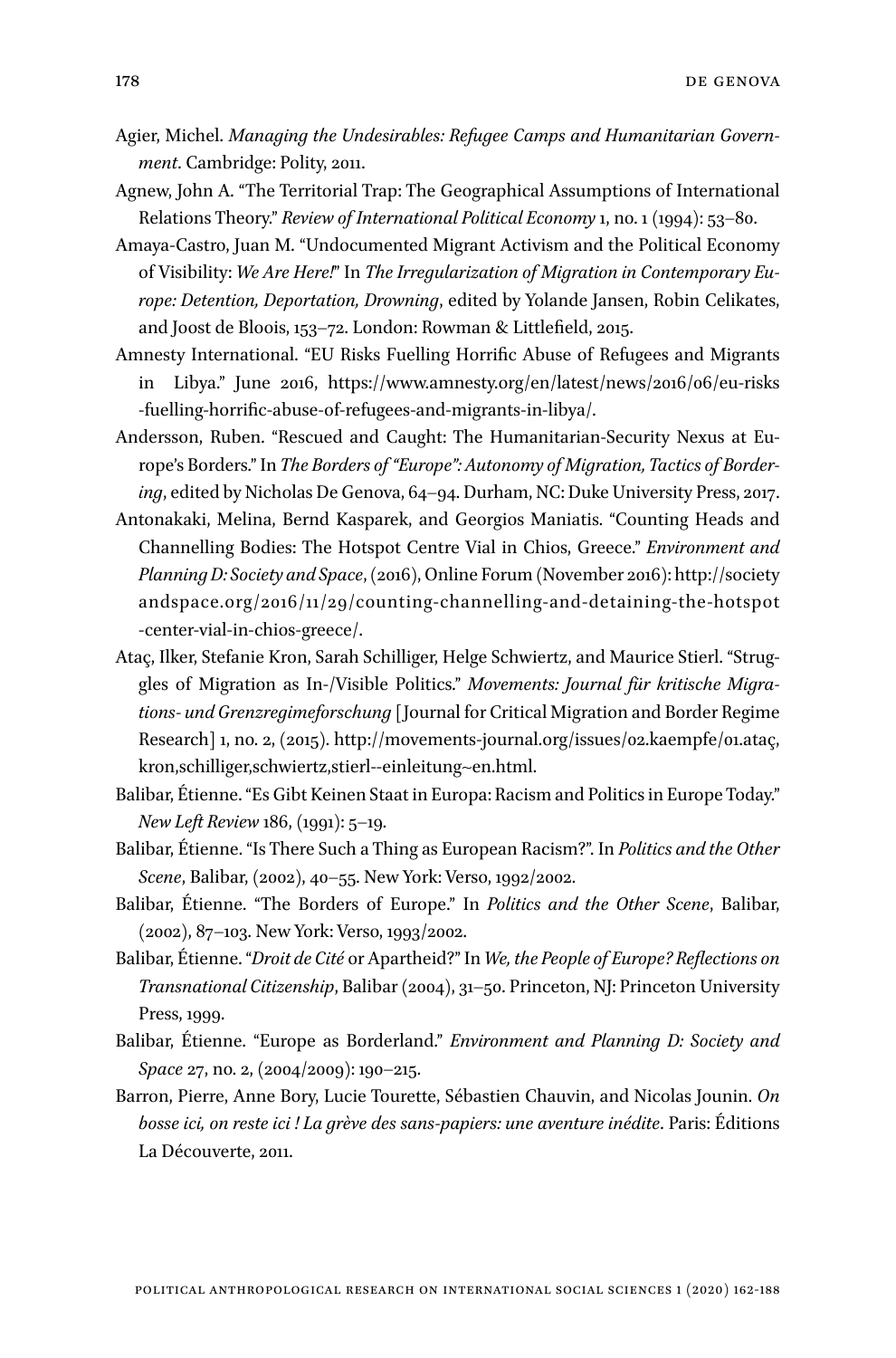- <span id="page-17-3"></span>Bhambra, Gurminder K. "Postcolonial Europe: Or, Understanding Europe in Times of the Postcolonial." In *The Sage Handbook of European Studies*, edited by Chris Rumford, 69–85. London: Sage, 2009.
- Bhambra, Gurminder K. "Whither Europe? Postcolonial versus Neocolonial Cosmopolitanism." *Interventions: Journal of Postcolonial Studies* 18, no. 2 (2016): 187–202.
- <span id="page-17-6"></span>Bialasiewicz, Luiza. "Off-shoring and Out-sourcing the Borders of EUrope: Libya and EU Border Work in the Mediterranean." *Geopolitics* 17, no. 4 (2012): 843–66.
- Bigo, Didier, Sergio Carrera, and Elspeth Guild, eds. *Foreigners, Refugees or Minorities? Rethinking People in the Context of Border Controls and Visas*. Farnham, UK: Ashgate, 2013.
- <span id="page-17-1"></span>Bigo, Didier, and Elspeth Guild. *Controlling Frontiers: Free Movement into and within Europe*. Aldershot, UK: Ashgate, 2005.
- Bojadžijev Manuela, and Sandro Mezzadra. "'Refugee Crisis' or Crisis of European Migration Policies?" *Focaal*Blog, November 2015, [http://www.focaalblog.com/2015/11/](http://www.focaalblog.com/2015/11/12/manuela-bojadzijev-and-sandro-mezzadra-refugee-crisis-or-crisis-of-european-migration-policies/#sthash.lsTzWOl2.dpuf) [12/manuela-bojadzijev-and-sandro-mezzadra-refugee-crisis-or-crisis-of-european](http://www.focaalblog.com/2015/11/12/manuela-bojadzijev-and-sandro-mezzadra-refugee-crisis-or-crisis-of-european-migration-policies/#sthash.lsTzWOl2.dpuf) [-migration-policies/#sthash.lsTzWOl2.dpuf.](http://www.focaalblog.com/2015/11/12/manuela-bojadzijev-and-sandro-mezzadra-refugee-crisis-or-crisis-of-european-migration-policies/#sthash.lsTzWOl2.dpuf)
- <span id="page-17-0"></span>Brekke, Jan-Paul, and Grete Brochmann. "Stuck in Transit: Secondary Migration of Asylum Seekers in Europe, National Differences, and the Dublin Regulation." *Journal of Refugee Studies* 28, no. 2 (2015): 145–62.
- <span id="page-17-2"></span>Çağlar, Ayşe, and Sebastian Mehling. "Sites and Scales of the Law: Third-Country Nationals and EU Roma Citizens." In *Enacting European Citizenship*, edited by Engin Isin, and Michael Saward, 155–77. Cambridge: Cambridge University Press, 2013.
- Calavita, Kitty. *Immigrants at the Margins: Law, Race, and Exclusion in Southern Europe*. London: Cambridge University Press, 2005.
- Carastathis, Anna, Aila Spathopoulou, and Myrto Tsilimpounidi. Crisis, What Crisis? Immigrants, Refugees, and Invisible Struggles. *Refuge* 34, no. 1 (2018): 29–38.
- Casas-Cortes, Maribel, Sebastián Cobarrubias, and John Pickles. "Stretching Borders Beyond Sovereign Territories? Mapping EU and Spain's Border Externalization Policies." *Geopolitica(s)* 2, no. 1 (2011): 71–90.
- Casas-Cortes, Maribel, Sebastián Cobarrubias, and John Pickles. "Re-bordering the Neighbourhood: Europe's Emerging Geographies of Non-Accession Integration." *European Urban and Regional Studies* 20, no. 1 (2013): 37–58.
- Chimni, B.S. "From Resettlement to Involuntary Repatriation: Towards a Critical History of Durable Solutions to Refugee Problems." *Refugee Survey Quarterly* 23, no. 3  $(2004): 55 - 73.$
- <span id="page-17-4"></span>Danewid, Ida. "White Innocence in the Black Mediterranean: Hospitality and the Erasure of History." *Third World Quarterly* 38, no. 7 (2017): 1674–89.
- <span id="page-17-5"></span>De Genova, Nicholas. *Working the Boundaries: Race, Space, and "Illegality" in Mexican Chicago*. Durham, NC: Duke University Press, 2005.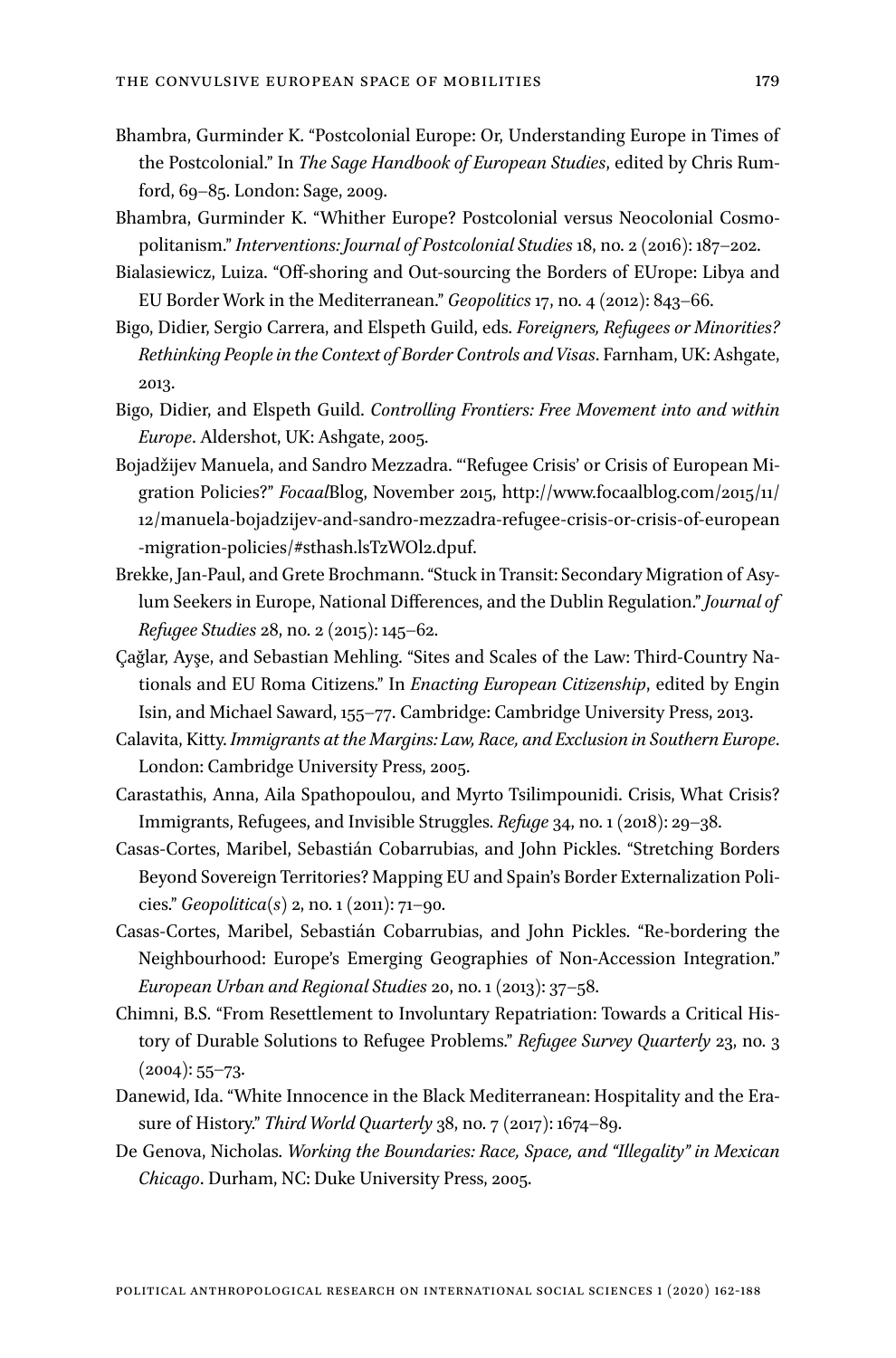- De Genova, Nicholas. "The Deportation Regime: Sovereignty, Space, and the Freedom of Movement." In *The Deportation Regime: Sovereignty, Space, and the Freedom of Movement*, edited by Nicholas De Genova, and Nathalie Peutz, Theoretical Overview, 33–65. Durham, NC: Duke University Press, 2010a.
- De Genova, Nicholas. "The Queer Politics of Migration: Reflections on 'Illegality' and Incorrigibility." *Studies in Social Justice* 4, no. 2 (2010b): 101–26.
- <span id="page-18-5"></span>De Genova, Nicholas. "Spectacles of Migrant 'Illegality': The Scene of Exclusion, the Obscene of Inclusion." *Ethnic and Racial Studies* 36, no. 7 (2013): 1180–98.
- De Genova, Nicholas. "Border Struggles in the Migrant Metropolis." *Nordic Journal of Migration Research* 5, no. 1 (2015): 3–10.
- <span id="page-18-1"></span>De Genova, Nicholas. "The 'Crisis' of the European Border Regime: Towards a Marxist Theory of Borders." *International Socialism* 150 (2016a): 33–56, [http://isj.org.uk/](http://isj.org.uk/the-crisis-of-the-european-border-regime-towards-a-marxist-theory-of-borders/) [the-crisis-of-the-european-border-regime-towards-a-marxist-theory-of-borders/.](http://isj.org.uk/the-crisis-of-the-european-border-regime-towards-a-marxist-theory-of-borders/)
- <span id="page-18-3"></span>De Genova, Nicholas. "The European Question: Migration, Race, and Postcoloniality in Europe." *Social Text* 128 (2016b): 75–102.
- De Genova, Nicholas. "The 'Native's Point of View' in the Anthropology of Migration." *Anthropological Theory* 16, nos. 2–3 (2016c): 227–40.
- <span id="page-18-7"></span>De Genova, Nicholas. "The Autonomy of Deportation." *lo Squaderno* 44 (2017a): 9–12, [http://www.losquaderno.professionaldreamers.net/wp-content/uploads/2017/05/](http://www.losquaderno.professionaldreamers.net/wp-content/uploads/2017/05/losquaderno44.pdf) [losquaderno44.pdf.](http://www.losquaderno.professionaldreamers.net/wp-content/uploads/2017/05/losquaderno44.pdf)
- <span id="page-18-0"></span>De Genova, Nicholas. "Introduction: The Borders of 'Europe' … and the 'European' Question." In *The Borders of "Europe": Autonomy of Migration, Tactics of Bordering*, edited by Nicholas De Genova, 1–36. Durham, NC: Duke University Press, 2017b.
- De Genova, Nicholas. "Rebordering 'the People': Notes on Theorizing Populism." *saq: South Atlantic Quarterly* 117, no. 2 (2018): 357–74.
- <span id="page-18-9"></span>De Genova, Nicholas. "The Securitization of Roma Mobilities and the Re-Bordering of Europe." In *The Securitization of the Roma in Europe*, edited by Huub van Baar, Ana Ivasiuc, and Regina Kreide, 29–44. Basingstoke: Palgrave Macmillan, 2019.
- De Genova, Nicholas, ed. *The Borders of "Europe": Autonomy of Migration, Tactics of Bordering*. Durham, NC: Duke University Press, 2017c.
- <span id="page-18-4"></span>De Genova, Nicholas, Glenda Garelli, and Martina Tazzioli. "Autonomy of Asylum? The Autonomy of Migration Undoing the Refugee Crisis Script." *saq: South Atlantic Quarterly* 117, no. 2 (2018): 239–66.
- <span id="page-18-8"></span>De Genova, Nicholas, and Ananya Roy. "Practices of Illegalization." *Antipode* 52, no. 2 (2020): 352–64, (Published Online: January 2020, DOI: 10.1111/anti.12602).
- <span id="page-18-6"></span>Drotbohm, Heike, and Ines Hasselberg. "Deportation, Anxiety, Justice: New Ethnographic Perspectives." *Journal of Ethnic and Migration Studies* 41, no. 4 (2015): 551–62.
- <span id="page-18-2"></span>El-Shaarawi, Nadia, and Maple Razsa. "Movements upon Movements: Refugee and Activist Struggles to Open the Balkan Route to Europe." *History and Anthropology* 30, no. 1 (2019): 91–112.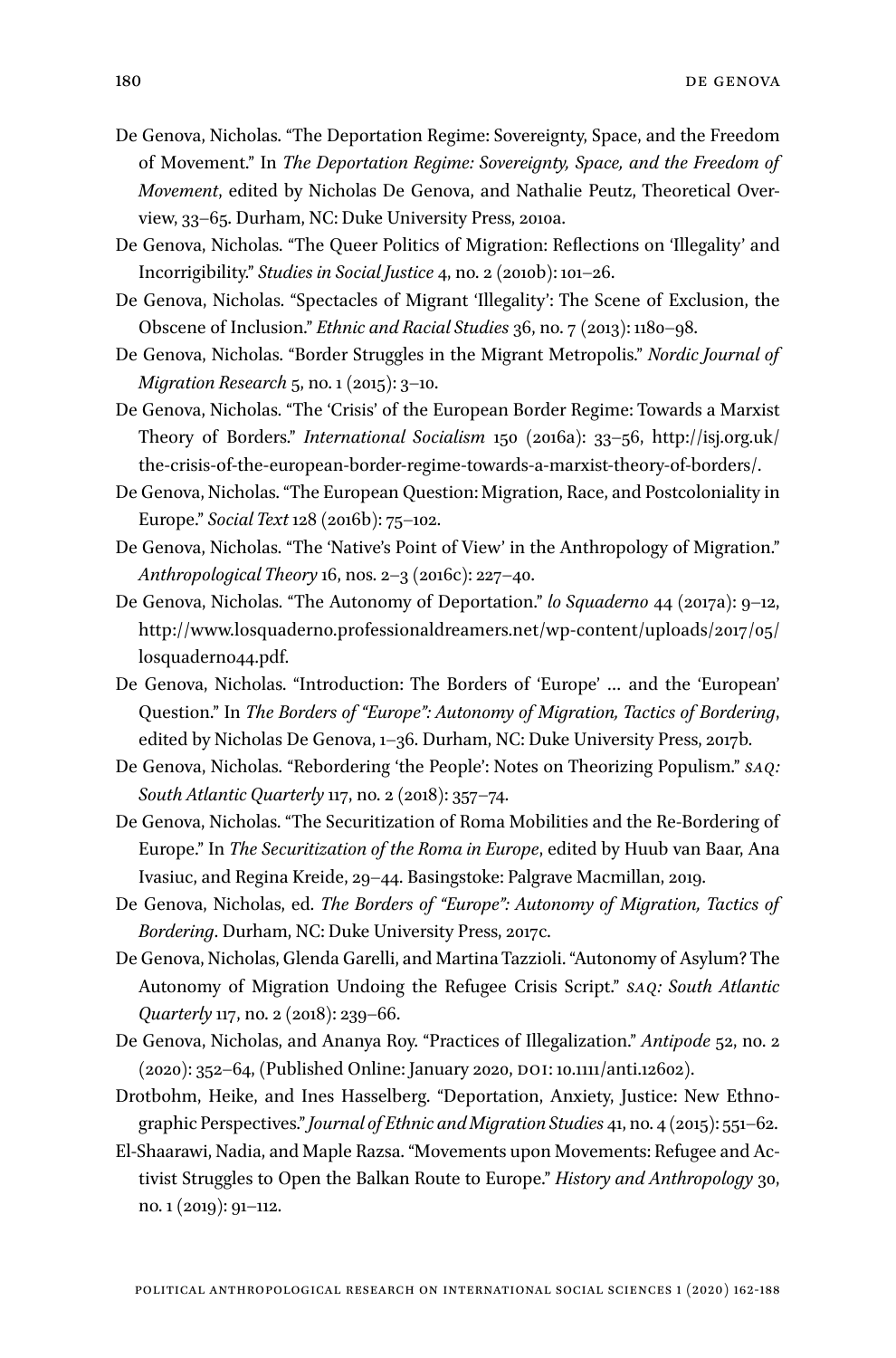- European Council. "Malta Declaration by the Members of the European Council on the External Aspects of Migration: Addressing the Central Mediterranean Route."  $(2017)$ , Press Release  $43/17$  (3 February 2017), [http://www.consilium.europa.eu/](http://www.consilium.europa.eu/press-releases-pdf/2017/2/47244654402_en.pdf%3e) [press-releases-pdf/2017/2/47244654402\\_en.pdf](http://www.consilium.europa.eu/press-releases-pdf/2017/2/47244654402_en.pdf%3e).
- Franck, Anja K. "Im/Mobility and Deportability in Transit: Lesvos Island, Greece, June 2015." *Tijdschrift voor Economische en Sociale Geografie* 108, no. 6 (2017): 879–84.
- <span id="page-19-0"></span>Franck, Anja K. "The Lesvos Refugee Crisis as Disaster Capitalism." *Peace Review* 30, no. 2 2018: 199–205.
- Gambino, Evelina. "The 'Gran Ghettò': Migrant Labor and Militant Research in Southern Italy." In *The Borders of "Europe": Autonomy of Migration, Tactics of Bordering*, edited by Nicholas De Genova, 255–82. Durham, NC: Duke University Press, 2017.
- <span id="page-19-1"></span>Garelli, Glenda, and Martina Tazzioli. "Arab Springs Making Space: Territoriality and Moral Geographies for Asylum Seekers in Italy." *Environment and Planning D: Society and Space* 31, no. 6 (2013a): 1004–21.
- Garelli, Glenda, and Martina Tazzioli. "Migration Discipline Hijacked: Distances and Interruptions of a Research Militancy." *Postcolonial Studies* 16, no. 3 (2013b): 299–308.
- <span id="page-19-3"></span>Garelli, Glenda, and Martina Tazzioli. "Beyond Detention: Spatial Strategies of Dispersal and Channels of Forced Transfer." *Environment and Planning D: Society and Space*, 2016a, Online Forum (November 2016), [http://societyandspace.org/2016/11/08/](http://societyandspace.org/2016/11/08/hotspot-beyond-detention-spatial-strategy-of-dispersal-and-channels-of-forced-transfer/) [hotspot-beyond-detention-spatial-strategy-of-dispersal-and-channels-of-forced](http://societyandspace.org/2016/11/08/hotspot-beyond-detention-spatial-strategy-of-dispersal-and-channels-of-forced-transfer/)[transfer/](http://societyandspace.org/2016/11/08/hotspot-beyond-detention-spatial-strategy-of-dispersal-and-channels-of-forced-transfer/).
- Garelli, Glenda, and Martina Tazzioli. "The EU Hotspot Approach at Lampedusa." 2016b, Open Democracy (February 2016), [https://www.opendemocracy.net/can](https://www.opendemocracy.net/can-europe-make-it/glenda-garelli-martina-tazzioli/eu-hotspot-approach-at-lampedusa)[europe-make-it/glenda-garelli-martina-tazzioli/eu-hotspot-approach-at](https://www.opendemocracy.net/can-europe-make-it/glenda-garelli-martina-tazzioli/eu-hotspot-approach-at-lampedusa) [-lampedusa.](https://www.opendemocracy.net/can-europe-make-it/glenda-garelli-martina-tazzioli/eu-hotspot-approach-at-lampedusa)
- <span id="page-19-5"></span>Garelli, Glenda, and Martina Tazzioli. *Tunisia as a Revolutionized Space of Migration*. Basingstoke: Palgrave Macmillan, 2016c.
- <span id="page-19-2"></span>Garelli, Glenda, and Martina Tazzioli. "Choucha beyond the Camp: Challenging the Border of Migration Studies." In *The Borders of "Europe": Autonomy of Migration, Tactics of Bordering*, edited by Nicholas De Genova, 165–84. Durham, NC: Duke University Press, 2017.
- Garelli, Glenda, and Martina Tazzioli. "The EU Humanitarian War against Migrant Smugglers at Sea." *Antipode* 50, no. 3 (2018): 685–703.
- <span id="page-19-4"></span>Gibney, Matthew J. "Is Deportation a Form of Forced Migration?" *Refugee Survey Quarterly* 32, no. 2 (2013): 116–29.
- Global Detention Project. "Libya Immigration Detention Profile." 2015, (last updated: February 2015), [https://www.globaldetentionproject.org/countries/africa/libya](https://www.globaldetentionproject.org/countries/africa/libya%3e).
- <span id="page-19-6"></span>Hansen, Peo. "European Integration, European Identity and the Colonial Connection." *European Journal of Social Theory* 5, no. 4 (2002): 483–98.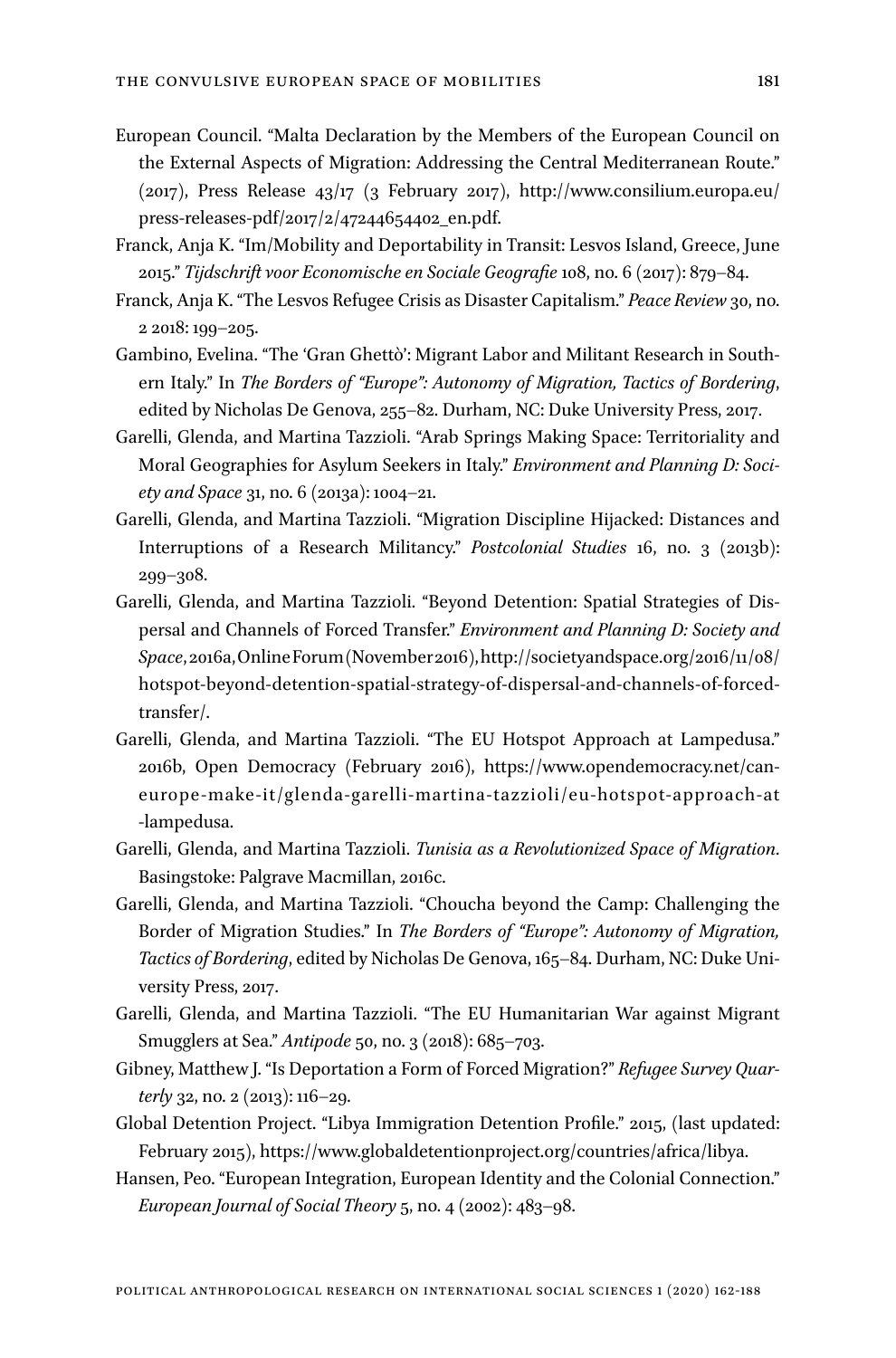- <span id="page-20-5"></span>Heller, Charles, and Lorenzo Pezzani. "Liquid Traces: Investigating the Deaths of Migrants at the EU's Maritime Frontier." In *The Borders of "Europe": Autonomy of Migration, Tactics of Bordering*, edited by Nicholas De Genova, 95–119. Durham, NC: Duke University Press, 2017.
- <span id="page-20-8"></span>Hepworth, Katherine. "Abject Citizens: Italian 'Nomad Emergencies' and the Deportability of Romanian Roma." *Citizenship Studies* 16, nos. 3–4 (2012): 431–49.
- Hepworth, Katherine. "Encounters with the Clandestino/a and the Nomad: The Emplaced and Embodied Constitution of (Non-)Citizenship." *Citizenship Studies* 18, no. 1 2014.
- Hepworth, Katherine. *At the Edges of Citizenship: Security and the Constitution of Noncitizen Subjects*. Surrey: Ashgate, 2015.
- Human Rights Watch. "Pushed Back, Pushed Around: Italy's Forced Return of Boat Migrants and Asylum Seekers, Libya's Mistreatment of Migrants and Asylum Seekers." (September 2009), [https://www.hrw.org/report/2009/09/21/pushed-back-pushed](https://www.hrw.org/report/2009/09/21/pushed-back-pushed-around/italys-forced-return-boat-migrants-and-asylum-seekers%3e)[around/italys-forced-return-boat-migrants-and-asylum-seekers](https://www.hrw.org/report/2009/09/21/pushed-back-pushed-around/italys-forced-return-boat-migrants-and-asylum-seekers%3e).
- <span id="page-20-6"></span>İşleyen, Beste. "Turkey's Governance of Irregular Migration at European Union Borders: Emerging Geographies of Care and Control." *Environment and Planning D: Society and Space* 36, no. 5 (2018): 849–66.
- <span id="page-20-0"></span>Jeandesboz, Julien, and Polly Pallister-Wilkins. "Crisis, Routine, Consolidation: The Politics of the Mediterranean Migration Crisis." *Mediterranean Politics* 21, no. 2 (2016): 316–20.
- Kallius, Annastiina, Daniel Monterescu, and Prem Kumar Rajaram. Immobilizing Mobility: Border Ethnography, Illiberal Democracy, and the Politics of the 'Refugee Crisis' in Hungary." *American Ethnologist* 43, no. 1 (2016): 25–37.
- <span id="page-20-2"></span>Kasparek, Bernd. "Routes, Corridors, and Spaces of Exception: Governing Migration and Europe." *Near Futures Online* 1 (March 2016), <http://nearfuturesonline.org/> routes-corridors-and-spaces-of-exception-govern- ing-migration-and-europe/.
- <span id="page-20-3"></span>Kasparek, Bernd, and Marc Speer. "Of Hope: Hungary and the Long Summer of Migration." bordermonitoring.eu (September 2015), [http://bordermonitoring.eu/ungarn/](http://bordermonitoring.eu/ungarn/2015/09/of-hope-en/%3e) [2015/09/of-hope-en/.](http://bordermonitoring.eu/ungarn/2015/09/of-hope-en/%3e)
- <span id="page-20-7"></span>Khosravi, Shahram. "Deportation as a Way of Life for Young Afghan Men." In *Detaining the Immigrant Other: Global and Transnational Issues*, edited by Rich Furman, Douglas Epps, and Greg Lamphear, 169–81. Oxford, UK: Oxford University Press, 2016.
- <span id="page-20-4"></span>Lafazani, Olga. "Homeplace Plaza: Challenging the Border between Host and Hosted." *saq: South Atlantic Quarterly* 117, no. 4 (2018a): 896–904.
- <span id="page-20-1"></span>Lafazani, Olga. "*Kρίση* and *Μετανάστευση* in Greece: From Illegal Migrants to Refugees." *Sociology* 52, no. 3 (2018b): 619–25.
- Lyman, Rick. "Already Unwelcoming, Hungary Now Detains Asylum Seekers." *New York Times* (April 2017), [https://www.nytimes.com/2017/04/18/world/europe/hungary](https://www.nytimes.com/2017/04/18/world/europe/hungary-orban-populism-migrants-border-european-union.html%3e)[orban-populism-migrants-border-european-union.html](https://www.nytimes.com/2017/04/18/world/europe/hungary-orban-populism-migrants-border-european-union.html%3e).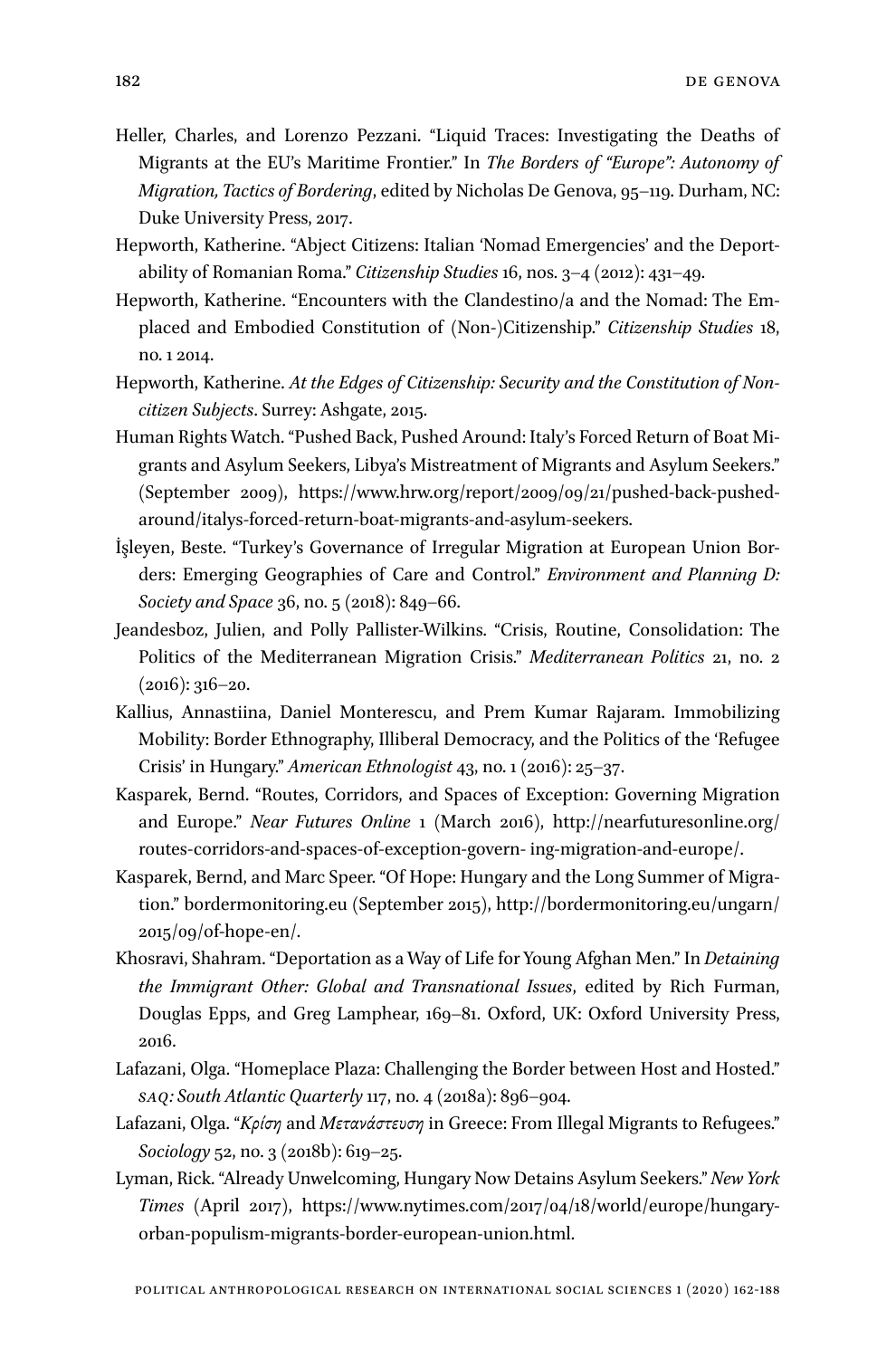- Malkki, Liisa H. "Refugees and Exile: From 'Refugee Studies' to the National Order of Things." *Annual Review of Anthropology* 24 (1995): 495–523
- McNevin, Anne. "Irregular Migrants, Neoliberal Geographies and Spatial Frontiers of 'the Political'." *Review of International Studies* 33 (2007): 655–674.
- <span id="page-21-7"></span>Meret, Susi, and Jeppe Blumensaat Rasmussen. "'We Are Here to Stay and We Won't Shut Up': Lampedusa in Hamburg's Indomitable Fight for Rights." 2014, open Democracy (May 2014), [https://www.opendemocracy.net/can-europe-make-it/susi](https://www.opendemocracy.net/can-europe-make-it/susi-meret-jeppe-blumensaat-rasmussen/‘we-are-here-to-stay-and-we-won’t-shut-up’-%3e) [-meret-jeppe-blumensaat-rasmussen/'we-are-here-to-stay-and-we-won't-shut-up'-](https://www.opendemocracy.net/can-europe-make-it/susi-meret-jeppe-blumensaat-rasmussen/‘we-are-here-to-stay-and-we-won’t-shut-up’-%3e).
- <span id="page-21-6"></span>Mezzadra, Sandro. *Diritto di fuga: Migrazioni, cittadinanza, globalizzazione*. Verona, Italy: Ombre corte, 2001.
- Mezzadra, Sandro. "The Right to Escape." *Ephemera* 4, no. 3 (2004): 267–75, [www](http://www.ephemeraweb.org/journal/4-3/4-3mezzadra.pdf) [.ephemeraweb.org/journal/4-3/4-3mezzadra.pdf.](http://www.ephemeraweb.org/journal/4-3/4-3mezzadra.pdf)
- <span id="page-21-4"></span>Mezzadra, Sandro, and Brett Neilson. "Né qui, né altrove—Migration, Detention, Desertion: A Dialogue." *borderlands* e-journal 2, no. 1 (2003), [www.borderlandse](http://www.borderlandsejournal.adelaide.edu.au/vol2no1_2003/mezzadra_neilson.html%3e) [journal.adelaide.edu.au/vol2no1\\_2003/mezzadra\\_neilson.html.](http://www.borderlandsejournal.adelaide.edu.au/vol2no1_2003/mezzadra_neilson.html%3e)
- Michaels, Walter Benn. *Our America: Nativism, Modernism, and Pluralism*. Durham, NC: Duke University Press, 1995.
- <span id="page-21-1"></span>Mitchell, Katharyne, and Matthew Sparke. "Hotspot Geopolitics versus Geosocial Solidarity: Contending Constructions of Safe Space for Migrants in Europe." *Environment and Planning D: Society and Space*. 2018, (Published online: August 2018, [https://doi.org/10.1177/0263775818793647\)](https://doi.org/10.1177/0263775818793647).
- <span id="page-21-2"></span>Moreno-Lax, Violeta. "The EU Humanitarian Border and the Securitisation of Human Rights: The 'Rescue-Through-Interdiction/Rescue-Without-Protection' Paradigm." *jcms: Journal of Common Market Studies* 56, no. 1 (2018): 119–40.
- <span id="page-21-3"></span>Neocleous, Mark, and Maria Kastrinou. "The EU Hotspot: Police War against the Migrant." Radical Philosophy 200 (2016): 3–9.
- <span id="page-21-0"></span>New Keywords Collective. "Europe/Crisis: New Keywords of 'the Crisis' in and of 'Europe'." *Near Futures Online*, A Collective Writing Project Involving 15 Co-authors, edited by Nicholas De Genova, and Martina Tazzioli. New York: Zone Books, 2016, [http://nearfuturesonline.org/europecrisis-new-keywords-of-crisis-in-and-of](http://nearfuturesonline.org/europecrisis-new-keywords-of-crisis-in-and-of-europe/) [-europe/](http://nearfuturesonline.org/europecrisis-new-keywords-of-crisis-in-and-of-europe/).
- <span id="page-21-5"></span>Nyers, Peter. "Abject Cosmopolitanism: The Politics of Protection in the Anti-Deportation Movement." *Third World Quarterly* 24, no. 6 (2003/2010): 1069–93. Reprint Nicholas De Genova, and Nathalie Peutz, eds. *The Deportation Regime: Sovereignty, Space, and the Freedom of Movement*. Durham, NC: Duke University Press, 2010, 413–41.
- Nyers, Peter. "No One Is Illegal Between City and Nation." In *Acts of Citizenship*, edited by Engin F. Isin, and Greg M. Nielsen, 160–81. New York: Zed Books, 2008.
- <span id="page-21-8"></span>Oliveri, Federico. "Struggles at the Boundaries of Neoliberal Citizenship: Theorizing Immigrant-Led Movements in Contemporary Europe." In *An Anthology of Migration and Social Transformation: European Perspectives*, edited by Anna Amelina,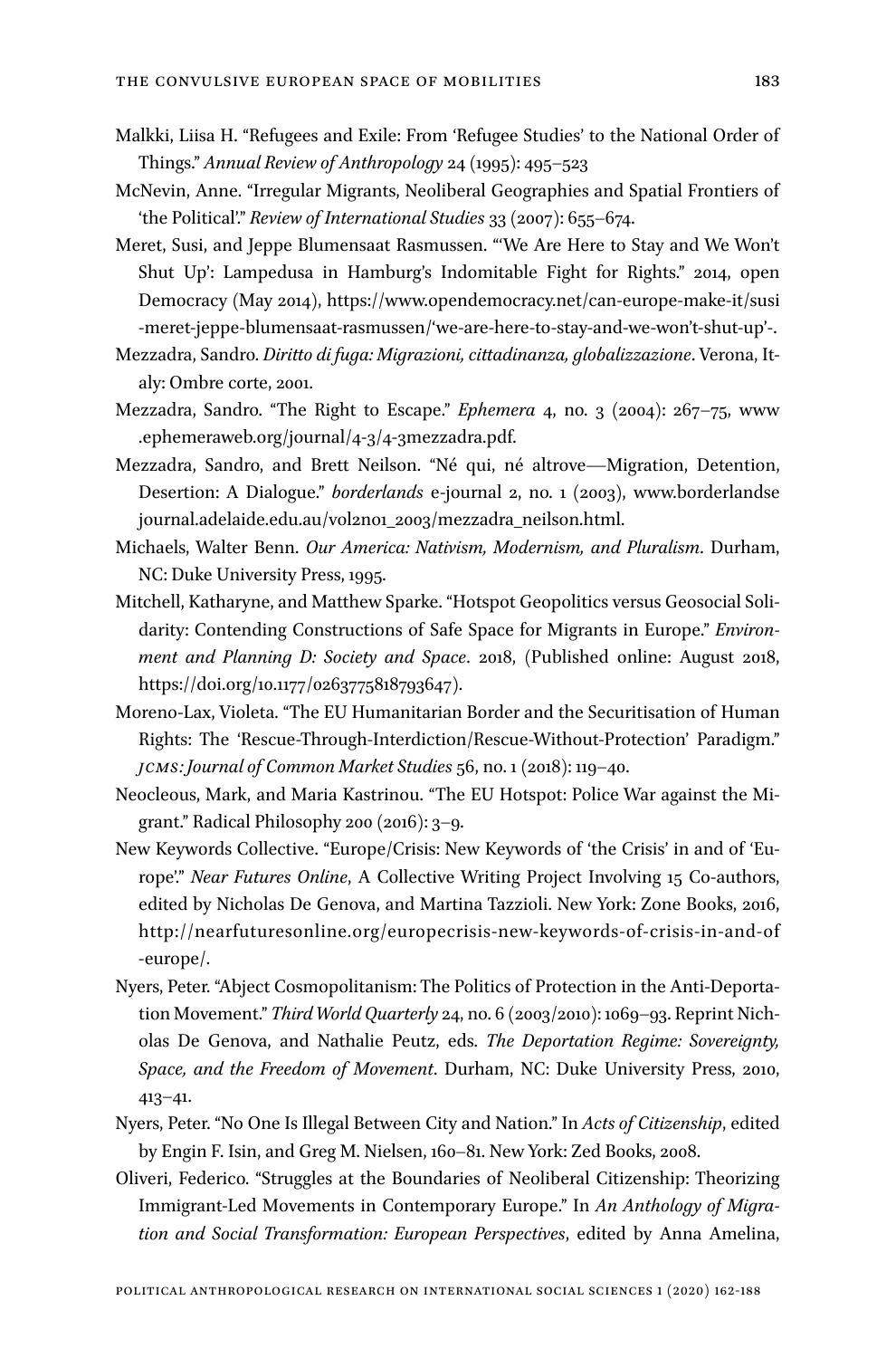Kenneth Horvath, and Bruno Meeus, 263–80. New York: IMISCOE Research Series/ Springer, 2016.

- Osseiran, Souad. "'Europe' from 'Here': Syrian Migrants/Refugees in Istanbul and Imagined Migrations into and within 'Europe'." In *The Borders of "Europe": Autonomy of Migration, Tactics of Bordering*, edited by Nicholas De Genova, 185–209. Durham, NC: Duke University Press, 2017.
- <span id="page-22-1"></span>Pallister-Wilkins, Polly. "The Humanitarian Politics of European Border Policing: Frontex and Border Police in Evros." *International Political Sociology* 9 (2015): 53–69.
- Pallister-Wilkins, Polly. "Hotspots and the Geographies of Humanitarianism." *Environment & Planning D: Society and Space*, 2018 (Published online: January 2018, [https://](https://doi.org/10.1177/0263775818754884) [doi.org/10.1177/0263775818754884\)](https://doi.org/10.1177/0263775818754884).
- <span id="page-22-3"></span>Papoutsi, Anna, Joe Painter, Evie Papada, and Antonis Vradis. "The EC Hotspot Approach in Greece: Creating Liminal EU Territory." *Journal of Ethnic and Migration Studies* 45, no. 12 (2018): 2200–12.
- <span id="page-22-2"></span>Pezzani, Lorenzo. *Liquid Traces: Spatial Practices, Aesthetics and Humanitarian Dilemmas at the Maritime Borders of the EU*. PhD dissertation, Centre for Research Architecture, Department of Visual Cultures, Goldsmiths, University of London, 2015.
- <span id="page-22-4"></span>Pezzani, Lorenzo, and Charles Heller. "A Disobedient Gaze: Strategic Interventions in the Knowledge(s) of Maritime Borders." *Postcolonial Studies* 16, no. 3 (2013): 289–98.
- <span id="page-22-5"></span>Picozza, Fiorenza. "'Dubliners': Unthinking Displacement, Illegality, and Refugeeness within Europe's Geographies of Asylum." In *The Borders of "Europe": Autonomy of Migration, Tactics of Bordering*, edited by Nicholas De Genova, 233–54. Durham, NC: Duke University Press, 2017.
- Picozza, Fiorenza. "Tracing Europe's Geographies of Asylum: Coloniality, Mobility and Solidarity During and After the 2015 'Refugee Crisis'." Ph.D. dissertation, Department of Geography, King's College London, 2019.
- <span id="page-22-0"></span>Razsa, Maple, and Andrej Kurnik. "Occupy Slovenia: How Migrant Movements Contributed to New Forms of Direct Democracy." In *Border Politics: Social Movements, Collective Identity, and Globalization*, edited by Nancy Naples, and Jennifer Mendez, 206–29. New York: New York University Press, 2014.
- <span id="page-22-7"></span>Riedner, Lisa, Soledad Álvarez-Velasco, Nicholas De Genova, Martina Tazzioli, and Huub van Baar. "Mobility," "New Keywords of 'the Crisis' in and of 'Europe'." In *Near Futures Online*, New Keywords Collective, edited by Nicholas De Genova, and Martina Tazzioli. #1 New York: Zone Books, 2016, [http://nearfuturesonline.org/](http://nearfuturesonline.org/europecrisis-new-keywords-of-crisis-in-and-of-europe-part-6/%3e) [europecrisis-new-keywords-of-crisis-in-and-of-europe-part-6/](http://nearfuturesonline.org/europecrisis-new-keywords-of-crisis-in-and-of-europe-part-6/%3e).
- <span id="page-22-6"></span>Rigo, Enrica. "Implications of EU Enlargement for Border Management and Citizenship in Europe." European University Institute (EUI), Robert Schuman Centre for Advanced Studies, 2005, Working Paper. eui rscas; 2005/21, [http://cadmus.eui.eu/](http://cadmus.eui.eu/handle/1814/3370%3e) [handle/1814/3370](http://cadmus.eui.eu/handle/1814/3370%3e).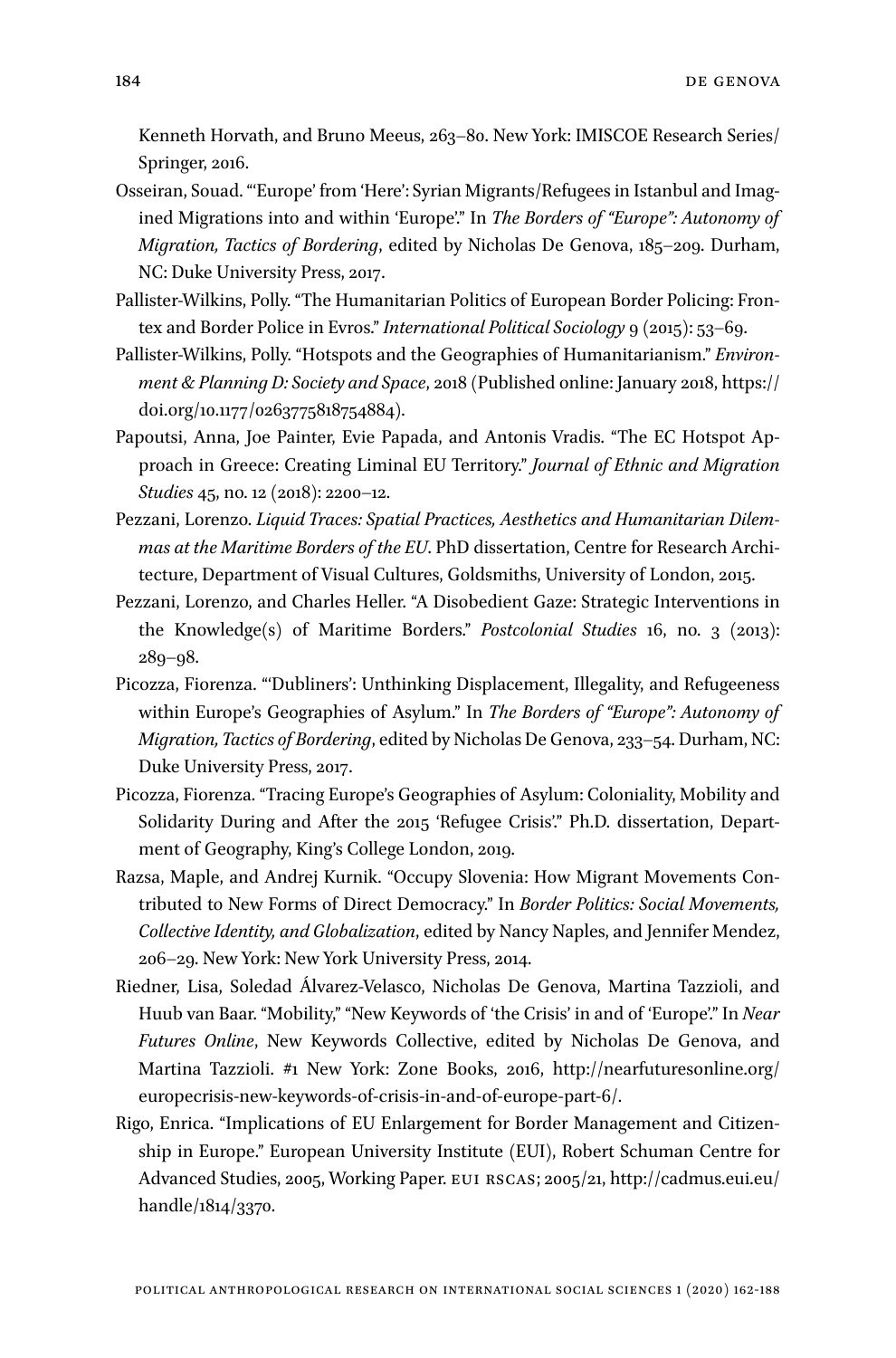- <span id="page-23-3"></span>Rigo, Enrica. "Citizens Despite Borders: Challenges to the Territorial Order of Europe." In *The Contested Politics of Mobility: Borderzones and Irregularity*, edited by Vicki Squire, 199–214. London and New York: Routledge, 2011.
- Saunders, Doug. *Arrival City*. London: Windmill Books, 2011.
- <span id="page-23-0"></span>Scheel, Stephan. "'The Secret is to Look Good on Paper': Appropriating Mobility within and against a Machine of Illegalization." In *The Borders of "Europe": Autonomy of Migration, Tactics of Bordering*, edited by Nicholas De Genova, 37–63. Durham, NC: Duke University Press, 2017.
- Scheel, Stephan. *Autonomy of Migration? Appropriating Mobility Within Biometric Border Regimes*. London and New York: Routledge, 2019.
- <span id="page-23-6"></span>Schinkel, Willem. "Illegal Aliens and the State, or: Bare Bodies Versus the Zombie." *International Sociology* 24, no. 6 (2009): 779–806.
- <span id="page-23-5"></span>Schuster, Liza. "The Continuing Mobility of Migrants in Italy: Shifting between Statuses and Places." *Journal of Ethnic and Migration Studies* 31, no. 4 (2005): 757–74.
- <span id="page-23-4"></span>Schuster, Liza. "Turning Refugees into 'Illegal Migrants': Afghan Asylum Seekers in Europe." *Ethnic and Racial Studies* 34, no. 8 (2011): 1392–407.
- <span id="page-23-2"></span>Sciurba, Alessandra. "Hotspot System as a New Device of Clandestinisation: View from Sicily." 2016, openDemocracy (February 2016), [https://www.opendemocracy.net/](https://www.opendemocracy.net/can-europe-make-it/alessandra-sciurba/hotspot-system-as-new-device-of-clandestinisation-view-from-si%3e) [can-europe-make-it/alessandra-sciurba/hotspot-system-as-new-device-of](https://www.opendemocracy.net/can-europe-make-it/alessandra-sciurba/hotspot-system-as-new-device-of-clandestinisation-view-from-si%3e) [-clandestinisation-view-from-si](https://www.opendemocracy.net/can-europe-make-it/alessandra-sciurba/hotspot-system-as-new-device-of-clandestinisation-view-from-si%3e).
- Sohn-Rethel, Alfred. *Intellectual and Manual Labour: A Critique of Epistemology*. London: The Macmillan Press, 1978.
- Sossi, Federica. "'Here and There Are the Same': The Upheavals of Spaces and Narratives." In *Spaces in Migration: Postcards of a Revolution*, edited by Glenda Garelli, Federica Sossi, and Martina Tazzioli, 35–44. London: Pavement Books, 2013.
- Soto Bermant, Laia. "The Mediterranean Question: Europe and its Predicament in the Southern Peripheries." In *The Borders of "Europe": Autonomy of Migration, Tactics of Bordering*, edited by Nicholas De Genova 120–40. Durham, NC: Duke University Press, 2017.
- Spathopoulou, Aila. "The Ferry as a Mobile Hotspot: Migrants at the Uneasy Borderlands of Greece." *Environment and Planning D: Society and Space*, 2016a, Online Forum (November 2016), [http://societyandspace.org/2016/12/15/the-ferry-as-a](http://societyandspace.org/2016/12/15/the-ferry-as-a-mobile-hotspot-migrants-at-the-uneasy-borderlands-of-greece/%3e) [-mobile-hotspot-migrants-at-the-uneasy-borderlands-of-greece/](http://societyandspace.org/2016/12/15/the-ferry-as-a-mobile-hotspot-migrants-at-the-uneasy-borderlands-of-greece/%3e).
- Spathopoulou, Aila. "Performing the Hotspot, Embodying its Violence: Migrants' Uneven Geographies within and against the Hotspot Regime Governing Greece." Ph.D, dissertation. Department of Geography, King's College London, 2016b 2019.
- <span id="page-23-1"></span>Stierl, Maurice. "Excessive Migration, Excessive Governance: Border Entanglements in Greek EU-rope." In *The Borders of "Europe": Autonomy of Migration, Tactics of Bordering*. edited by Nicholas De Genova, 210–32. Durham, NC: Duke University Press, 2017.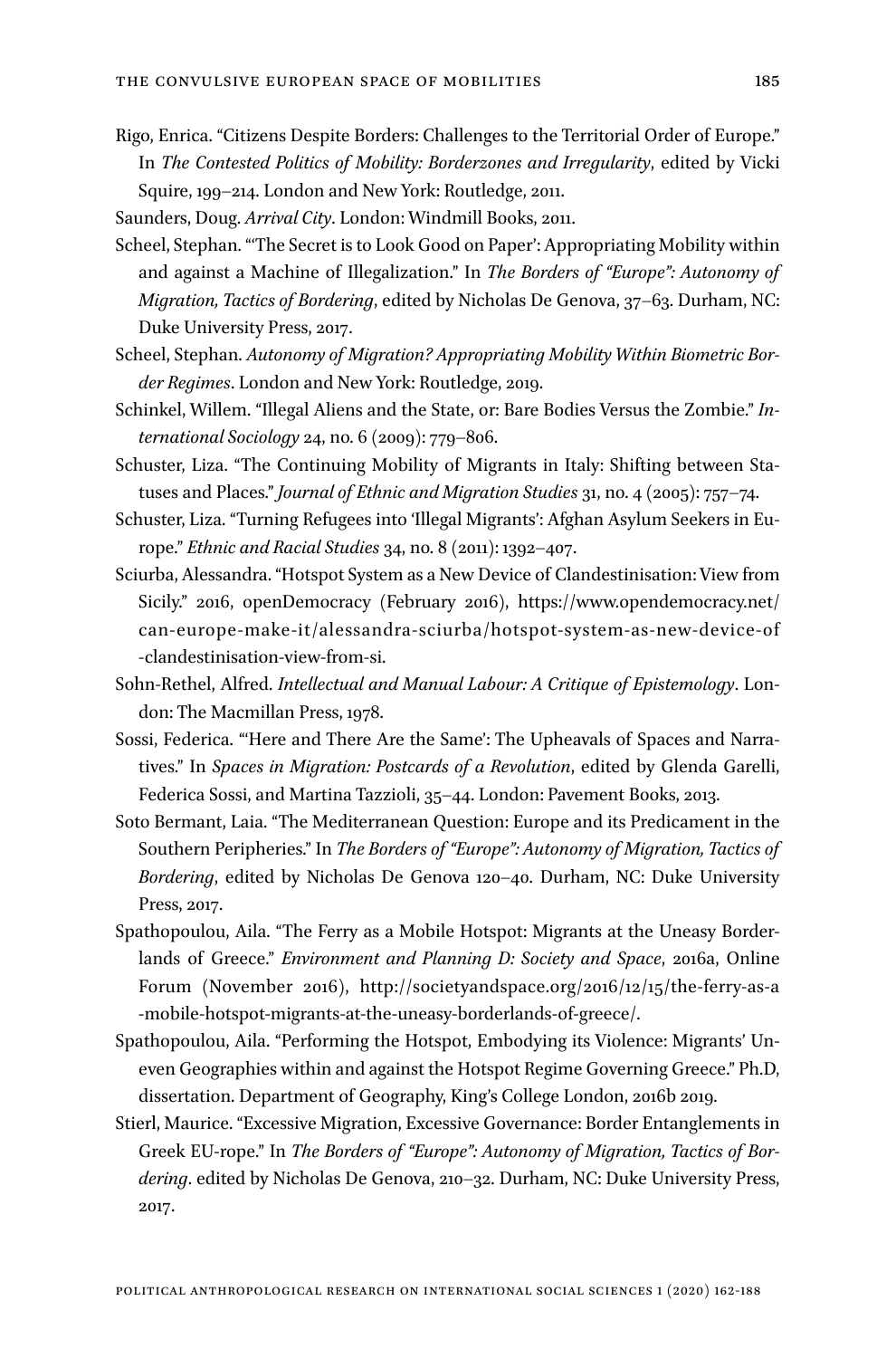<span id="page-24-1"></span>Stierl, Maurice. *Migrant Resistance in Contemporary Europe*. London: Routledge, 2019.

- Stierl, Maurice, and Sandro Mezzadra. "The Mediterranean Battlefield of Migration." 2019, openDemocracy (April 2019), [https://www.opendemocracy.net/en/can](https://www.opendemocracy.net/en/can-europe-make-it/mediterranean-battlefield-migration/?fbclid=IwAR3K5PTnnP2peI9lDXe9VhoIJQy-gZFiI57uOgJxpsoVLC970uMqGNS2IvI)[europe-make-it/mediterranean-battlefield-migration/?fbclid=IwAR3K5PTnnP2peI](https://www.opendemocracy.net/en/can-europe-make-it/mediterranean-battlefield-migration/?fbclid=IwAR3K5PTnnP2peI9lDXe9VhoIJQy-gZFiI57uOgJxpsoVLC970uMqGNS2IvI) [9lDXe9VhoIJQy-gZFiI57uOgJxpsoVLC970uMqGNS2IvI](https://www.opendemocracy.net/en/can-europe-make-it/mediterranean-battlefield-migration/?fbclid=IwAR3K5PTnnP2peI9lDXe9VhoIJQy-gZFiI57uOgJxpsoVLC970uMqGNS2IvI).
- <span id="page-24-0"></span>Tazzioli, Martina. *Spaces of Governmentality: Autonomous Migration and the Arab Uprisings*. New York: Rowman and Littlefield, 2014.
- Tazzioli, Martina. "The Desultory Politics of Mobility and the Humanitarian-Military Border in the Mediterranean: Mare Nostrum Beyond the Sea." *REMHU: Revista Interdisciplinar da Mobilidade Humana* 23, no. 44 (2015a): [http://www.scielo.br/scielo.](http://www.scielo.br/scielo.php?pid=S1980-85852015000100061&script=sci_arttext&tlng=es%3e) [php?pid=S1980-85852015000100061&script=sci\\_arttext&tlng=es](http://www.scielo.br/scielo.php?pid=S1980-85852015000100061&script=sci_arttext&tlng=es%3e).
- Tazzioli, Martina. "The Politics of Counting and the Scene of Rescue: Border Deaths in the Mediterranean." *Radical Philosophy* 192 (2015b): [www.radicalphilosophy.com/](http://www.radicalphilosophy.com/commentary/the-politics-of-counting-and-the-scene-of-rescue%3e) [commentary/the-politics-of-counting-and-the-scene-of-rescue](http://www.radicalphilosophy.com/commentary/the-politics-of-counting-and-the-scene-of-rescue%3e).
- <span id="page-24-2"></span>Tazzioli, Martina. "Which Europe?. Migrants' Uneven Geographies and Countermapping at the Limits of Representation." *Movements: Journal for Critical Migration and Border Regime Studies* 1, no. 2 (2015c): [http://movements-journal.org/](http://movements-journal.org/issues/02.kaempfe/04.tazzioli--europe-migrants-geographies-counter-mapping-representation.html) [issues/02.kaempfe/04.tazzioli--europe-migrants-geographies-counter-mapping](http://movements-journal.org/issues/02.kaempfe/04.tazzioli--europe-migrants-geographies-counter-mapping-representation.html) [-representation.html.](http://movements-journal.org/issues/02.kaempfe/04.tazzioli--europe-migrants-geographies-counter-mapping-representation.html)
- Tazzioli, Martina. "Identify, Label and Divide: The Accelerated Temporality of Control and Temporal Borders in the Hotspots." *Environment and Planning D: Society and Space*, 2016, Online Forum (November 2016), [http://societyandspace.org/2016/11/22/](http://societyandspace.org/2016/11/22/identify-label-and-divide-the-temporality-of-control-and-temporal-borders-in-the-hotspots/) [identify-label-and-divide-the-temporality-of-control-and-temporal-borders-in](http://societyandspace.org/2016/11/22/identify-label-and-divide-the-temporality-of-control-and-temporal-borders-in-the-hotspots/)[the-hotspots/.](http://societyandspace.org/2016/11/22/identify-label-and-divide-the-temporality-of-control-and-temporal-borders-in-the-hotspots/)
- <span id="page-24-3"></span>Tazzioli, Martina. "The Expulsions of Humanitarianism: The Hampered Channels of Asylum in France." *lo Squaderno* 44 (2017): 29–33, [http://www.losquaderno](http://www.losquaderno.professionaldreamers.net/wp-content/uploads/2017/05/losquaderno44.pdf%3e) [.professionaldreamers.net/wp-content/uploads/2017/05/losquaderno44.pdf](http://www.losquaderno.professionaldreamers.net/wp-content/uploads/2017/05/losquaderno44.pdf%3e).
- Tazzioli, Martina. *The Making of Migration: The Biopolitics of Mobility at Europe's Borders*. London: Sage, 2019a.
- Tazzioli, Martina. "The Politics of Migrant Dispersal: Dividing and Policing Migrant Multiplicities." *Migration Studies*, (2019b), (published online: February 2019), <https://doi.org/10.1093/migration/mnz003>.
- Tazzioli, Martina, and Nicholas De Genova. "Kidnapping Migrants as a Tactic of Border Enforcement." Under review in *Environment & Planning D: Society and Space*, n.d..
- Tazzioli, Martina, Nicholas De Genova, Elena Fontanari, Irene Peano, and Maurice Stierl. "Humanitarian Crisis." "New Keywords of 'the Crisis' in and of 'Europe'." In *Near Futures Online*, New Keywords Collective, edited by Nicholas De Genova, and Martina Tazzioli. #1, New York: Zone Books, 2016, [http://nearfuturesonline.org/](http://nearfuturesonline.org/europecrisis-new-keywords-of-crisis-in-and-of-europe-part-5/%3e) [europecrisis-new-keywords-of-crisis-in-and-of-europe-part-5/.](http://nearfuturesonline.org/europecrisis-new-keywords-of-crisis-in-and-of-europe-part-5/%3e)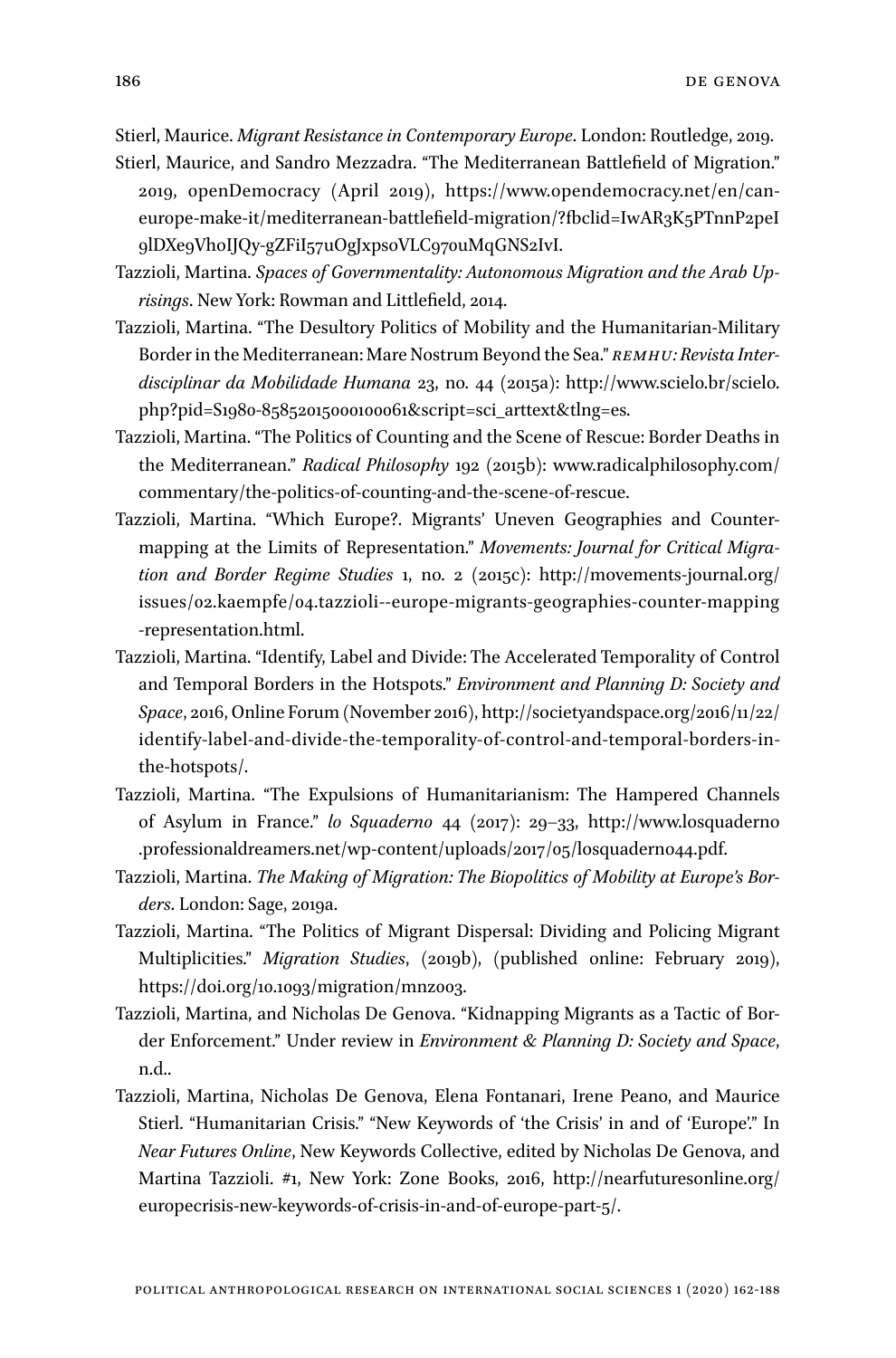- Tazzioli, Martina, and Glenda Garelli. "Containment Beyond Detention: The Hotspot System and Disrupted Migration Movements Across Europe." *Environment and Planning D: Society and Space*, 2018. DOI: 10.1177/0263775818759335 (Published online: February 2018).
- <span id="page-25-0"></span>Topak, Özgün E. "The Biopolitical Border in Practice: Surveillance and Death at the Greece–Turkey Borderzones." *Environment and Planning D: Society and Space* 32, no. 5 (2014): 815–33.
- Traynor, Ian. "Migrant Crisis: EU Plan to Strike Libya Networks Could Include Ground Forces." *The Guardian* (May 2015), [http://www.theguardian.com/world/2015/may/](http://www.theguardian.com/world/2015/may/13/migrant-crisis-eu-plan-to-strike-libya-networks-could-include-ground-forces%3e) [13/migrant-crisis-eu-plan-to-strike-libya-networks-could-include-ground-forces.](http://www.theguardian.com/world/2015/may/13/migrant-crisis-eu-plan-to-strike-libya-networks-could-include-ground-forces%3e)
- Trimikliniotis, Nicos, Dimitris Parsanoglou, and Vassilis S. Tsianos. *Mobile Commons, Migrant Digitalities and the Right to the City*. Basingstoke: Palgrave Macmillan, 2015.
- <span id="page-25-4"></span>van Baar, Huub. "Europe's Romaphobia: Problematization, Securitization, Nomadization." *Environment and Planning D: Society and Space* 29, no. 2 (2011): 203–12.
- van Baar, Huub. "The Centripetal Dimension of the EU's External Border Regime." *Etnofoor* 26, no. 2 (2014): 87–93.
- <span id="page-25-5"></span>van Baar, Huub. "The Perpetual Mobile Machine of Forced Mobility." In *The Irregularization of Migration in Contemporary Europe: Detention, Deportation, Drowning*, edited by Yolande Jansen, Joost de Bloois, and Robin Celikates, 71–86. London: Rowman & Littlefield, 2015.
- van Baar, Huub. "Evictability and the Biopolitical Bordering of Europe." *Antipode* 49, no. 1 (2017): 212–30.
- van Baar, Huub. "Contained Mobility and the Racialization of Poverty in Europe: The Roma at the Development-Security Nexus." *Social Identities* 24, no. 4 (2018): 442–58.
- <span id="page-25-6"></span>van Baar, Huub, Ana Ivasiuc, and Regina Kreide, eds. *The Securitization of the Roma in Europe*. Basingstoke, UK: Palgrave Macmillan, 2019.
- <span id="page-25-7"></span>van Houtum, Henk. "Human Blacklisting: The Global Apartheid of the EU's External Border Regime." *Environment and Planning D: Society and Space* 28, no. 6 (2010): 957–76.
- <span id="page-25-1"></span>Vaughan-Williams, Nick. *Europe's Border Crisis: Biopolitical Security and Beyond*. Oxford: Oxford University Press, 2015.
- Walters, William. "Acts of Demonstration: Mapping the Territory of (Non-)Citizenship." In *Acts of Citizenship*, edited by Engin F. Isin, and Greg M. Nielsen, 182–206. New York: Zed Books, 2008.
- <span id="page-25-2"></span>Walters, William. "Foucault and Frontiers: Notes on the Birth of the Humanitarian Border." In *Governmentality: Current Issues and Future Challenges*, edited by Ulrich BrÖckling, Susanne Krasmann, and Thomas Lemke, 138–164. London, 2011.
- <span id="page-25-3"></span>Williams, Jill M. "From Humanitarian Exceptionalism to Contingent Care: Care and Enforcement at the Humanitarian Border." *Political Geography* 47 (2015): 11–20.